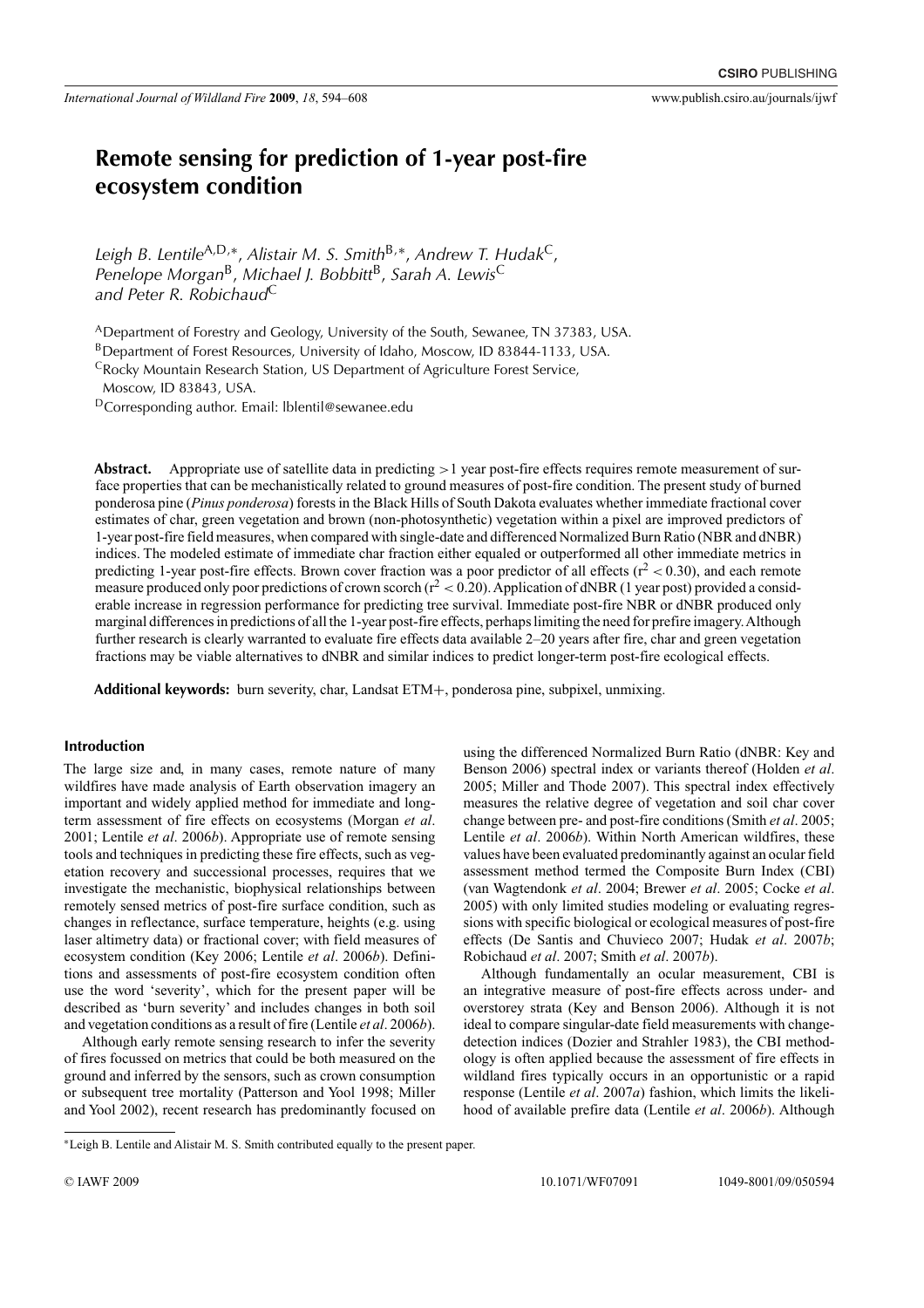widely applied by fire management in the production of burned area reflectance classification (BARC) maps and within the national Monitoring Trends in Burn Severity (MTBS) program (e.g. Cocke *et al*. 2005; Epting *et al*. 2005; Miller and Thode 2007), limitations in both the dNBR and CBI methodologies have been highlighted (Roy *et al*. 2006; Smith *et al*. 2007*b*):

- (i) The CBI measure is calculated in a highly subjective and qualitative manner, with evaluations often conducted without explicit knowledge of prefire ecosystem condition (van Wagtendonk *et al*. 2004) but rather with unburned adjacent areas used as prefire surrogates (Lentile *et al*. 2006*b*).
- (ii) dNBR often exhibits non-linear asymptotic relationships with CBI (van Wagtendonk *et al*. 2004; Cocke *et al*. 2005; Wimberly and Reilly 2007), which leads to scaling challenges. This effect further varies with ecosystem type (Epting *et al*. 2005) and with the spatial resolution of the satellite sensor (van Wagtendonk *et al*. 2004).
- (iii) Contemporary remote sensing studies have shown that the spectral bands used to calculate NBR are not optimal to evaluate the degree of burning (Smith *et al*. 2005; Roy *et al*. 2006).
- (iv) dNBR and CBI have been shown to be suboptimal in woodland, shrub and grassland environments (Epting *et al*. 2005; Roy *et al*. 2006; De Santis and Chuvieco 2007), resulting in studies considering variants of both CBI (Epting *et al*. 2005; De Santis and Chuvieco 2007) and dNBR, such as the relative dNBR (RdNBR), to assess post-fire effects (Miller and Thode 2007). Although other investigations show no improvement of RdNBR over dNBR when applied in environments dissimilar to those for which RdNBR was developed (Hudak *et al*. 2007*b*), it has the potential to provide consistently interpretable results across multiple environments (Miller and Thode 2007; Safford *et al*. 2007).
- (v) The remote sensing literature has demonstrated the spectral changes that dNBR highlights are due to differences in the amount of vegetation, soil and char detected (Smith *et al*. 2005; Roy *et al*. 2006) and although it has been highlighted that dNBR predominantly detects changes in vegetation consumed (Hudak et al. 2007b) or killed (Miller and Thode 2007), disagreement exists within the fire ecology community as to whether dNBR maps should be used to only infer fire effects on soil and not on vegetation (Odion and Hanson 2006, 2007; Safford *et al*. 2007).
- (vi) Contemporary studies have questioned whether studies should infer post-fire effects from the immediate postfire NBR, the immediate post-fire dNBR (NBR<sub>pre</sub> – NBRimmediate post-fire), or the 1-year post-fire dNBR  $(NBR<sub>pre</sub> - NBR<sub>1-year post-fire</sub>)$ , which can lead to confusion when selecting methods for assessment (Epting *et al*. 2005; Hudak *et al*. 2007*b*). Specifically, some studies highlight dNBR (Epting *et al*. 2005) or conversely NBR (Bobbe *et al*. 2003; Hudak *et al*. 2007*b*) to be improved predictors of post-fire effects. Motivation for using dNBR or similar multitemporal imagery includes the potential to minimize classification errors due to sun–sensor geometry, atmospheric effects, phenology or areas that are spectrally

flat such as water or older burns (Bobbe *et al*. 2003; De Santis and Chuvieco 2007).

(vii) Roy *et al*. (2006) highlighted that the original application of the dNBR was for burned area mapping (López-García and Caselles 1991), which relies on fundamentally opposite assumptions to methods used to assess a range of biophysical variation within an area (Verstraete and Pinty 1996; Roy *et al*. 2006), such as a range of 'severity' after a wildfire.

Specifically in terms of (vii), numerous authors have remarked that the ultimate goal of any land-cover classification approach is ideally to produce class histograms that are narrowly peaked (low internal variability) but that have well-separated means, such that the different class histograms are less likely to overlap and therefore would exhibit higher spectral separation (Verstraete and Pinty 1996; Pereira 1999; Roy *et al*. 2006). In contrast, when evaluating within-area effects, such as burn severity, a large dynamic range of within-class values is desired to provide detailed characterization of those effects. In essence, although well-separated class means are still desired, the user now needs the individual class histograms to be very wide, or at least exhibit bi- or tri-modal properties, to enable splitting of any particular class into distinct regimes, such as 'low, moderate and high'. When such bi- or tri-modal properties are not immediately apparent, it is common to use statistical breaks, such as those derived from training data (Pereira 1999; Hudak *et al*. 2007*a*).

As these are mutually exclusive objectives (Verstraete and Pinty 1996; Pereira 1999), dNBR and any other similar spectral index cannot be optimal for characterizing both burned area and post-fire effects related to severity (Roy *et al*. 2006). Owing to mixed results in the application of dNBR to severity assessments in a range of fire types outside the area around Glacier National Park, Montana, for which it was originally developed (Key 2006), it remains apparent that more research is needed to determine whether dNBR is better suited to the assessment of burn area or burn severity.

These factors potentially limit the wide-scale applicability of dNBR and similar spectral indices to infer post-fire ecosystem condition and highlight the continued need for further research to evaluate alternative and perhaps more appropriate remote sensing methods (Roy *et al*. 2006). Recent research has highlighted spectral mixture analysis (SMA) as one such alternative approach with potential to meet this need (Lentile *et al*. 2006*b*; Hudak *et al*. 2007*b*; Lewis *et al*. 2007; Smith *et al*. 2007*a*, 2007*b*). To date, SMA (common synonyms: linear spectral unmixing, mixture modeling) has predominantly been used to map the extent of the burned area (Wessman *et al*. 1997; Cochrane and Souza 1998; Vafeidis and Drake 2005; Smith et al. 2007*a*). It also enables estimation of fractional cover components with each multispectral image pixel, including unburned vegetation (green or senesced), soils and charred or fully combusted vegetation (Smith and Hudak 2005; Smith *et al*. 2005; Lewis *et al*. 2007; Robichaud *et al*. 2007). Although other subpixel methods such as mixture tuned matched filtering (Robichaud *et al*. 2007) and fuzzy classification methods exist (Foody 2000), SMA has widely been applied to the analysis of ecological data (Wessman *et al*. 1997) and its theory and limitations are well documented in the literature (Drake *et al*. 1999; Theseira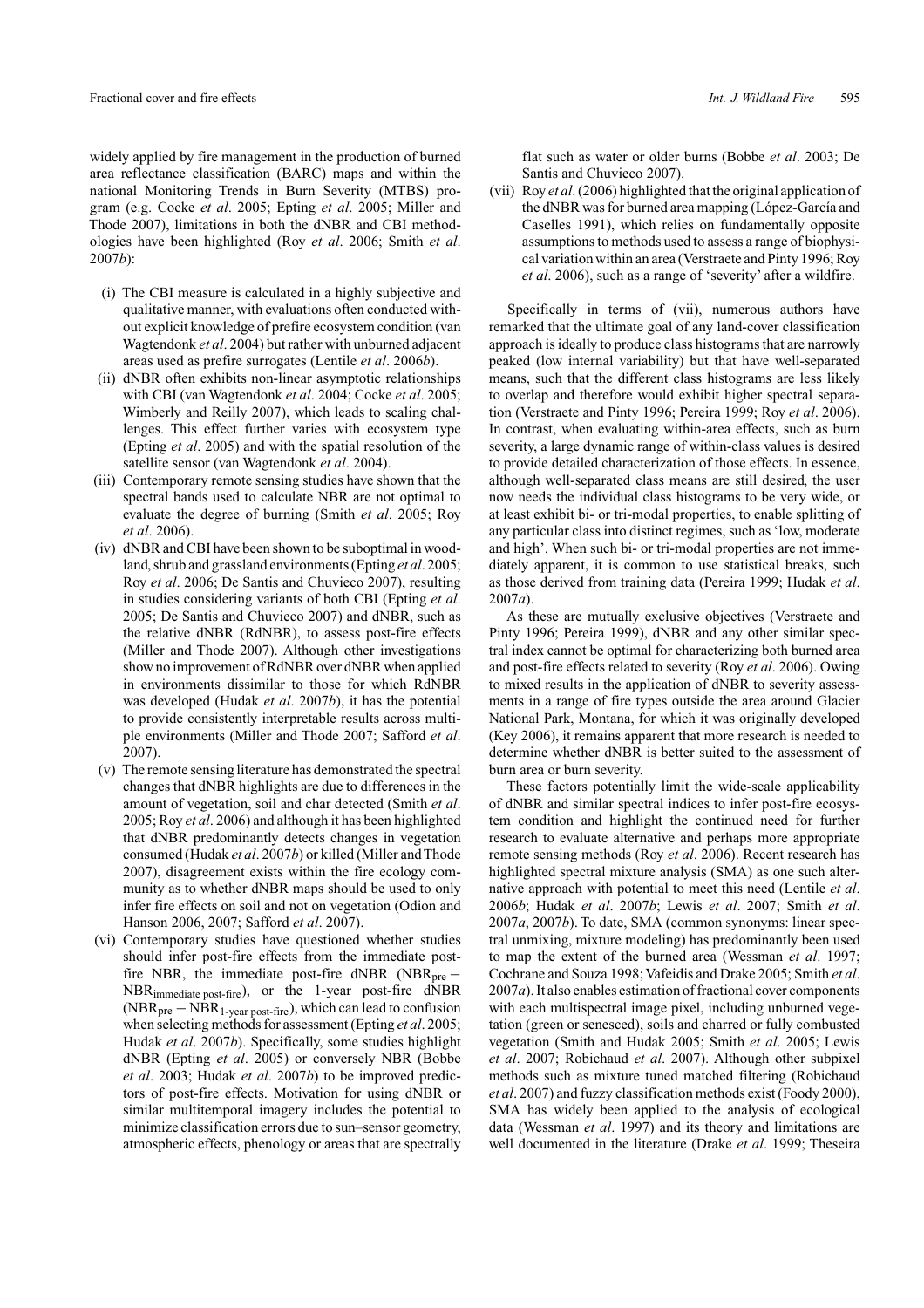*et al*. 2003). SMA relies on the assumptions of linear spectral mixing models (Drake *et al*. 1999) and thus the results are inherently scalable across data of different spatial resolutions (Settle and Drake 1993). SMA also can be applied to any type of imagery with multiple reflectance channels in the visible and near-infrared wavelength regions, without reliance on the availability of specific channels (e.g. bands 4 and 7 to calculate dNBR from Landsat Thematic Mapper (TM) or Enhanced Thematic Mapper Plus (ETM+)). Furthermore, it allows production of measures that are directly analogous to traditional 'field severity'assessments of % green, % brown and % black (Lentile *et al*. 2006*b*).

Smith *et al*. (2007*b*) observed in a recent preliminary study that in comparison with the immediate post-fire metrics of dNBR and fractional green cover, the estimate of fractional char cover applied to a mixture of aspen and ponderosa pine plots produced marginally improved predictions of two 1-year post-fire effect measures (% live trees and organic litter weight). However, in contrast, Hudak *et al*. (2007*b*) observed that green fractional cover was an equal or improved correlate to multiple postfire effects when compared with immediate post-fire NBR and dNBR. This conflicting result of Hudak *et al*. (2007*b*) could in part be due to the ponderosa pine and aspen stands exhibiting different spectral and fire effect characteristics, highlighting that these data be revaluated for single-species stands. Moreover, the apparent ability of a remote sensing method to reasonably predict a subcanopy post-fire effect offers considerable promise to remotely assess ecological indicators of the fire intensity and severity (Smith *et al*. 2007*b*). Therefore, further research is warranted to assess whether similar fractional cover estimates of the char, green vegetation and also senesced vegetation (or a mixture thereof), can also predict a wider range of both canopy and subcanopy post-fire effects, beyond the two 1-year post-fire measures previously evaluated. Therefore, following on from Smith *et al*. (2007*b*) and Hudak *et al*. (2007*b*), the objectives of the present study are:

- (1) Evaluate whether SMA-derived estimates of fractional char, green and brown vegetation covers immediately post-fire are improved predictors, over immediate NBR and dNBR, for a wide variety of both canopy (four) and subcanopy (nine) ecological indictors measured in 66 ponderosa pine plots 1 year after fire;
- (2) Evaluate whether these immediate fractional measures are improved correlates of 1-year post-fire conditions when compared with dNBR calculated from pre- and 1-year post-fire imagery;
- (3) Evaluate the degree of redundancy (if any) due to the different fractional cover measures when predicting the 1-year post-fire effects. This will enable us to evaluate whether a combination approach based on several different cover metrics has potential; and
- (4) Evaluate whether any improvement in prediction performance is achieved by using the immediate post-fire dNBR over NBR. Although applications of dNBR are widely presented to managers via BARC maps, this analysis will enable us to determine whether the prefire imagery provides additional information in predicting longer-term post-fire effects.

### **Methods**

### *Study area*

The current study focussed on the ∼33 800-ha Jasper Fire, which occurred in 2000 in the Black Hills of western South Dakota, USA. Within the fire, latitudes range from 43°41'35" to  $43^{\circ}55'48''N$  and longitudes range from  $103^{\circ}46'1''$  to 104◦0 47W. Elevations range from∼1500 to 2100 m.The Black Hills are an isolated mountain range on the Northern Great Plains physiographic province in western South Dakota and northeastern Wyoming (Fig. 1). As the easternmost extension of the Rocky Mountains, the Black Hills were formed by regional uplift between ∼35 and 65 million years ago. This uplift produced an elliptical dome with an older crystalline core surrounded by younger, steeply dipping sedimentary deposits (Shepperd and Battaglia 2002). The Limestone Plateau surrounds the core and the area burned by the Jasper Fire is located on the south-western extent of this fertile plateau. The area within the Jasper Fire perimeter is characterized by relatively continuous ponderosa pine (*Pinus ponderosa*) stands, although occasional quaking aspen (*Populus tremuloides* Michx.) clones and grasslands also exist. A complete description of the study area and fire regime is provided in Lentile (2004) and Lentile *et al*. (2005).

# *Remote sensing data and methods*

Three Landsat ETM+ images of the study area were acquired (18 August 1999; 14 September 2000; 24 September 2001). Each image was corrected to top-of-atmosphere reflectance using the standard calibration equations. The Normalized Burn Ratio (NBR), defined as the normalized difference of Landsat bands 4 and 7 (band4  $-$  band7)/(band4  $+$  band7), was then determined for each image. Two forms of dNBR were applied, namely the 'immediate dNBR', which used the prefire and immediate post-fire image, and the '1-year post-fire dNBR', which, as the name suggests, used the prefire and 1-year postfire image in the dNBR calculation. Both the immediate dNBR and 1-year post-fire dNBR were calculated by subtracting the post-fire image from the prefire image. Rather than classifying dNBR values using arbitrary thresholds, we used the continuous dNBR values in subsequent regression analyses. Following Cocke *et al*. (2005), each dNBR image was then scaled by multiplying each value by 1000. For this analysis, the immediate post-fire Landsat ETM+ imagery was additionally converted into ground-reflectance using the standard method of 'dark-body subtraction'using the minimum-band pixel values as selected by the ITT Visual Information Systems for *ENVI* software package (ITT Visual Information Solutions, Boulder, CO, USA).

The estimation of the fractional cover of char (Fig. 1), brown vegetation and green vegetation within each Landsat pixel was determined using spectral mixture analysis (Settle and Drake 1993). Although other linear and non-linear spectral unmixing methods have been applied to the assessment of post-fire affected surfaces (Smith *et al*. 2005; Robichaud *et al*. 2007), the accuracy and ease of implementation of linear compared with the complexity of non-linear models has led to the widespread adoption of linear SMA in Earth observation studies (Drake *et al*. 1999; Chen *et al*. 2004). Importantly, the principal assumption of linear mixture models, namely that a mixture of 50% of  $A + 50%$  of B will have a spectral reflectance of  $((A + B)/2)$  over all analyzed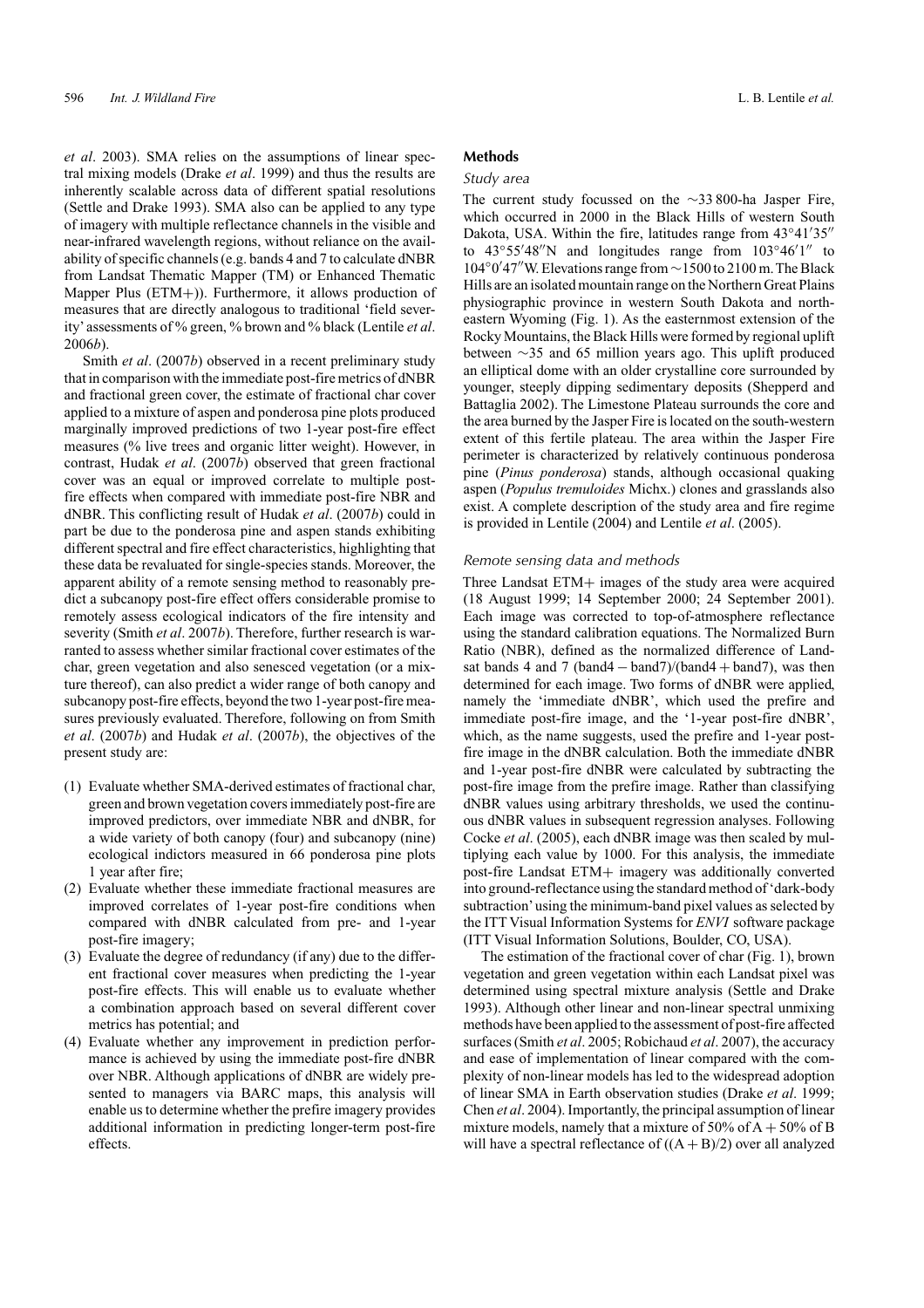

**Fig. 1.** The location of the Jasper Fire, South Dakota (USA). The image insert is the fractional char cover image produced using the immediate post-fire Landsat image.

wavelengths (e.g.  $0.3-2.5 \,\mu\text{m}$ ), has been shown to be broadly valid when considering mixtures of unburned and burned surface components (Cochrane and Souza 1998; Smith *et al*. 2005; Vafeidis and Drake 2005). The classical linear spectral unmixing model is defined by Theseira *et al*. (2002) as:

$$
R_n = \sum_{c=1}^n (a_{nc}x_c) + e_n
$$
 (1)

where,  $R_n$  is the reflectance of the pixel in the *n*th spectral band, *xc* is the proportion of the *c*th component in the pixel, *anc* is the spectral endmember of the *c*th component for the *n*th spectral band and *en* denotes the pixel noise term.

Generic spectra of senesced vegetation, green vegetation and char (Fig. 2) were used as the authors of several past studies have remarked that these spectral reflectance curves are broadly similar across a wide range of environments (Elvidge 1990; Landmann 2003; Smith *et al*. 2005, 2007*a*, 2007*b*; Hudak *et al*. 2007*b*). As detailed by Smith *et al*. (2005), the spectral reflectance functions for representative green vegetation, senesced grasses and char (among other surfaces) were collected with a GER-3700 spectroradiometer (Spectravista Corporation, Poughkeepsie, NY). The GER-3700 was set up at a height of 0.75 m directly above (i.e. at nadir) the vegetation and char samples. Measurements were acquired in full sunlight within a 3◦ field of view; for each spectrum, eight spectral measurements were acquired over a 5-s interval and the mean calculated. Furthermore, for each sample of vegetation and char (five of each), three such sets of measurements were acquired from different vantage points to capture variability due to shading and increase the signal-to-noise ratio of the resultant spectral reflectance curves. The spectral radiance measurements were converted into reflectance by normalizing the response against a Spectralon reflectance panel (Labsphere, North Sutton, NH, USA),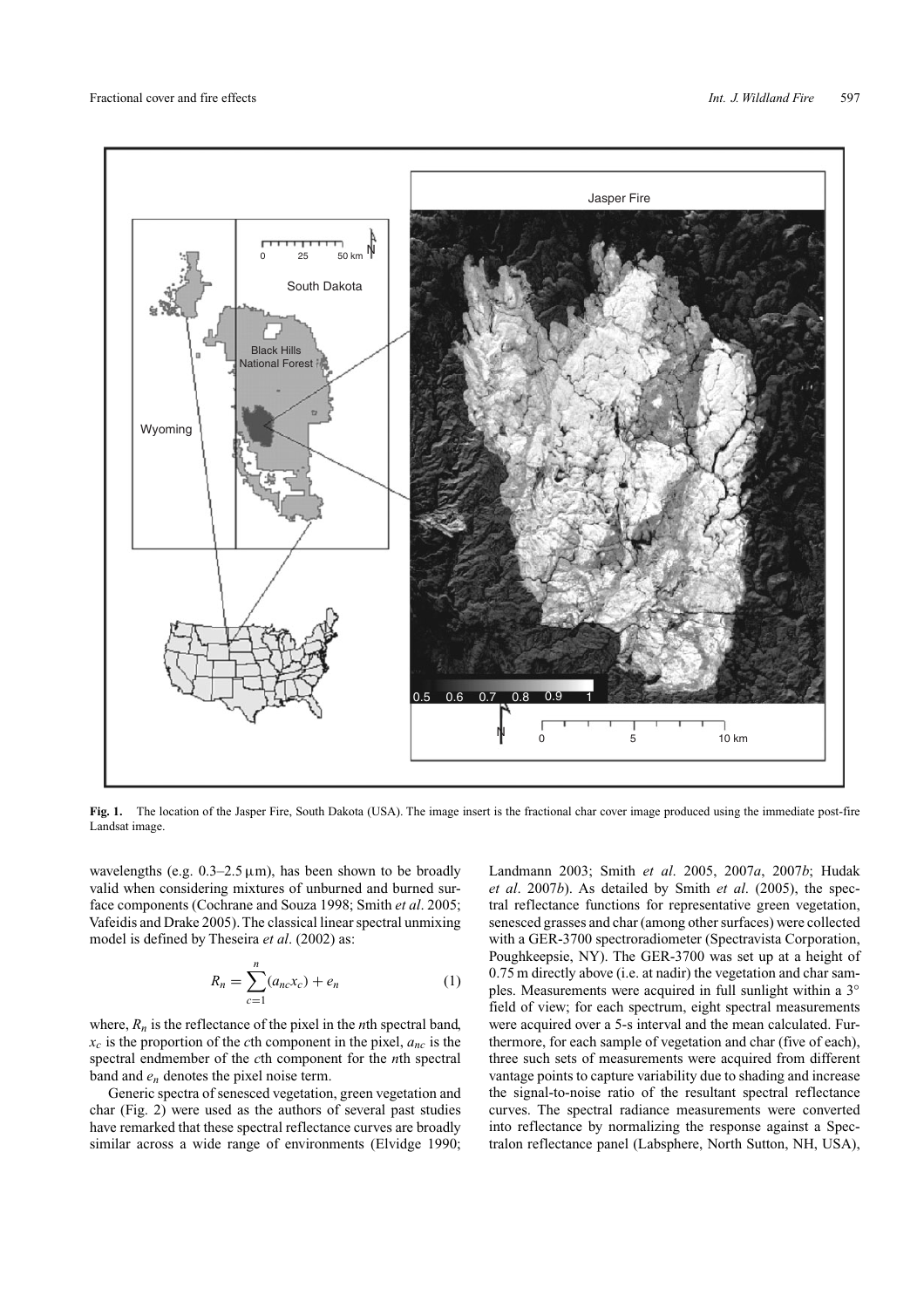

**Fig. 2.** Generic spectral reflectance curves of green vegetation, senesced vegetation, and char (black ash). Spectra were acquired by Smith *et al*. (2005). The data gap ∼1.8µm represents the dominant water absorption feature where data quality is insufficient for analysis. The two shaded columns highlight the general wavelength ranges of Landsat band 4 (0.76–0.90  $\mu$ m) and band 7 (2.08–2.35  $\mu$ m) for both Landsat Thematic Mapper (TM) or Enhanced Thematic Mapper (ETM).

which provides near 100% reflectance over all the  $0.3-2.5$ - $\mu$ m wavelengths.

As outlined in Smith *et al*. (2007*b*), the spectral components of green vegetation, senesced or non-photosynthetic vegetation and charcoal were selected as they are ubiquitous surface characteristics that are present in most global savanna-type fire-prone environments. We acknowledge that application of non-site- and species-specific spectral reflectance curves may not provide an optimal unmixing result. However, these generic spectra were applied as we sought to explore surface components that could potentially be quickly applied to global savanna-type fires to assess post-fire effects. A common spectral component used in spectral mixture analysis is that of the dominant soil. However, we deliberately sought non-soil components, as (1) soils types are highly variable within individual fires, let alone across a series of fires, and (2) soil spectra vary considerably between different soil types and in soils with varying organic or moisture characteristics (Huete and Escadafal 1991; Nagler *et al*. 2000). In the present study, we did not consider shade as an endmember as it does not have a unique spectral reflectance curve, but rather exhibits a range of curves associated with ever-darkened versions of the surface component being shaded. We acknowledge that in future regional fires, using locally collected spectral data would be most appropriate. For example, for a detailed comparison of spectral endmembers from other wildfires, please refer to the Fire Research and Management Exchange System (FRAMES) online resource. FRAMES can be accessed at [http://frames.nbii.gov/](http://frames.nbii.gov/(accessed 26 January 2008)) [\(accessed 26 January 2008\)](http://frames.nbii.gov/(accessed 26 January 2008)). The endmembers can be accessed using keywords 'Spectral Library'.

Linear spectral unmixing was applied using the *IDL/ENVI* ver 4.2 module with the 'sum to 1' constraint applied (Drake *et al*. 1999), which ensures that all component fractions within a pixel sum to unity, although individual class fractions may be negative or exceed 1. To input the spectral reflectance curves for use in the ITT Visual Information Systems for the *ENVI* software package, it was first necessary to interpolate the spectral data to 1-m steps and then convolve the data with the band spectral response functions of the Landsat 7 sensor (Smith *et al*. 2005).This provides*ENVI* with six values, where each value corresponds to the associated reflectance bands, rather than 2300 continuous values. The wavelength ranges associated with bands 4 and 7 (i.e. the NBR bands) of the Landsat sensors are shown in Fig. 2.

Each individual band reflectance, dNBR and associated fractional cover estimate was then extracted at each plot location using the *ARC* software package (ESRI, Redlands, CA, USA).

# *Field measurements*

Lentile (2004) and Keyser (2007) sampled three ∼800-ha study areas that contained a mosaic of fire effects in the north, central and southern portions of the Jasper Fire perimeter. In June 2001, before the fall of fire-scorched needles, 66 0.28-ha (30-m radius) permanent study sites were established in ponderosa pine stands within the study areas. Within these burned stands, nine sites were located in areas exhibiting evidence of surface fire behavior with low initial post-fire tree mortality; 24 sites were located in ponderosa pine stands exhibiting moderate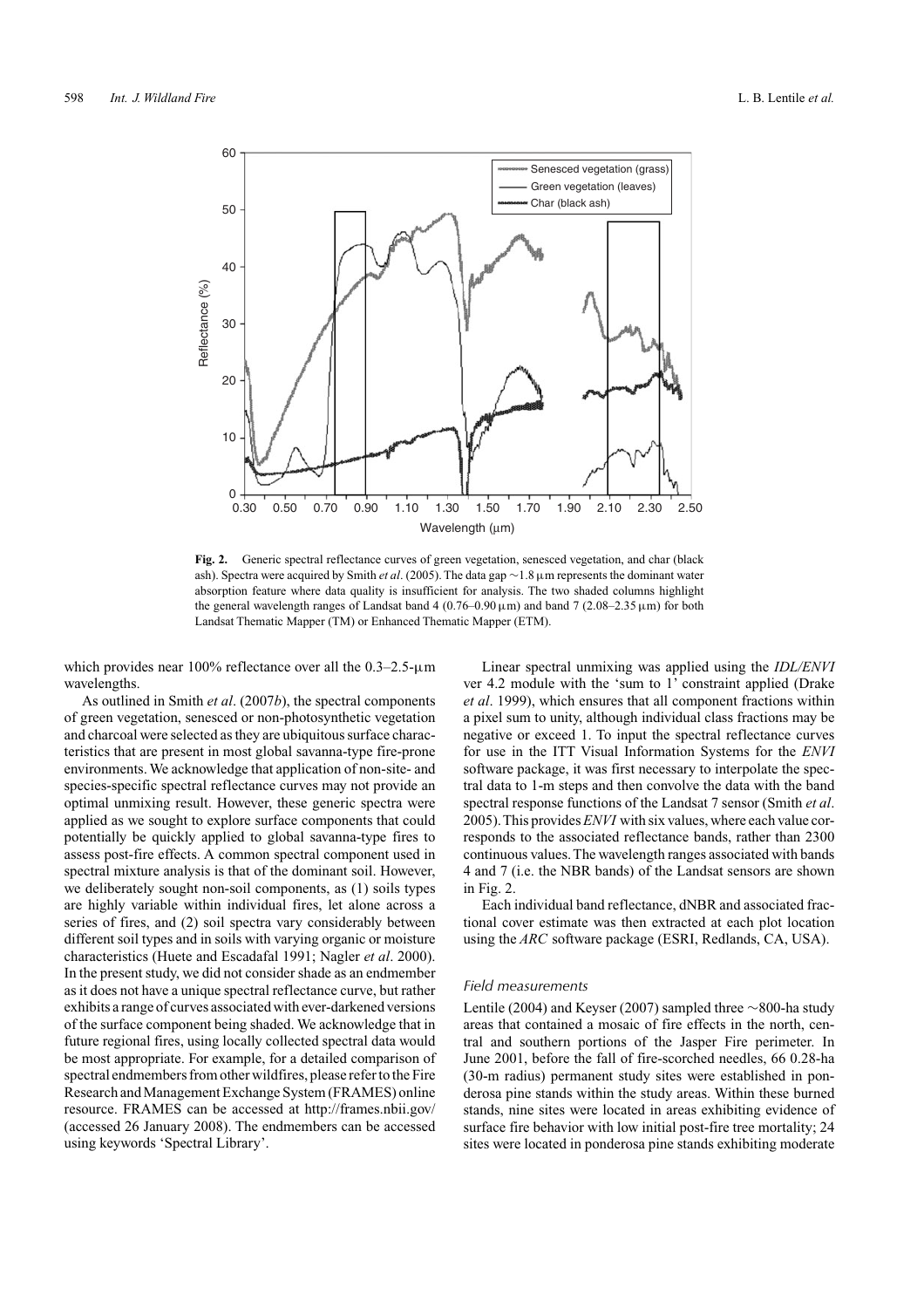| Table 1. Direct fire effects measured on the boles and in crowns of trees after the Jasper Fire            |  |
|------------------------------------------------------------------------------------------------------------|--|
| All values are mean $\pm$ standard error ( $n = 66$ ). All were significant at the 99% confidence interval |  |

| Burn severity $(\% )$ | Crown scorch $(\% )$ | Crown consumption $(\%)$ | Bole scorch at $1 \text{ m}$ (%) | Bole scorch (%) | Basal scorch (%) | Basal char $(\% )$ |
|-----------------------|----------------------|--------------------------|----------------------------------|-----------------|------------------|--------------------|
| Low                   | 19.5(3.3)            | 0.1(0.1)                 | 15.2(2.1)                        | 35.3(7.6)       | 80.2(4.1)        | 8.7(3.6)           |
| Moderate              | 69.7(4.3)            | 4.9(2.2)                 | 41.9(3.2)                        | 87.1(2.6)       | 79.3(6.2)        | 19.2(6.2)          |
| High                  | 8.8(7.3)             | 90.6(7.3)                | 99.7(0.2)                        | 99.9(0.1)       | 48.2(9.3)        | 51.8(9.3)          |

fire behavior, consisting of surface fire with individual tree torching resulting in moderate initial post-fire tree mortality; and 33 were located in severely burned ponderosa pine stands where all trees were killed. Each site consisted of three 0.031-ha (10-m radius) plots. Plots were located at bearings 0◦, 135◦ and 225◦ azimuth 20 m from the site center. Study sites were similar in respect to preburn species composition, aspect, slope (5–13%), elevation and soil type (Lentile 2004; Keyser *et al*. 2006; Lentile *et al*. 2006*a*; Keyser 2007). These data were recently presented in combination with 14 additional aspen study sites within a preliminary assessment of char fraction measures (Smith *et al*. 2007*b*). Prior studies have observed that pine and aspen plots differ in their spectral properties and response to fire (Brown and Smith 2000; Keyser *et al*. 2005), so the present study excluded the aspen plots from the analysis.

On these plots, data on the fire effects on the canopy, boles and around the bases of individual trees *>*5 cm diameter at breast height (DBH) (1.4 m above soil surface) were collected (Table 1). Tree survival was calculated based on the proportion of trees surviving the fire compared with trees alive before the fire on each plot (% live tree). Trees with no green foliage were considered dead. Bark thickness was sampled at breast height at two different locations on the bole to compute an average bark thickness per tree. In addition, we measured total tree height and prefire crown base height. Crown base height was measured at the point of branch-bole attachment of the lowest prefire live whorl. We identified prefire crown base height from the position of scorched needles in the case where no foliage consumption occurred and fine branch structure in the case where consumption of needles occurred. Scorched needles were easily distinguishable from non-scorched needles as they were brown or orange in color. Crown injury was measured on individual trees and included the proportion of the prefire live crown that was affected by crown scorch (% crown scorch) or crown consumption (% crown consumption). The cumulative effects of crown scorch and consumption are represented by the total crown fire effects. We measured the percentage of the bole circumference scorched below 30 cm above the soil to the nearest 5% as an indicator of stem damage (basal scorch %). We measured the percentage of the bole circumference charred below 30 cm to the nearest 5% as an indicator of stem and cambial damage (basal char %). Charred bark was distinguished from scorched bark as it was metallic black in color (similar to the color and texture of charcoal) and was eroded to the point that the bark no longer contained grooves or furrows, whereas scorched bark was completely intact and black or gray in color. We measured the percentage of the bole circumference scorched at 100 cm to the nearest 5% as an indicator of stem damage (bole scorch at 1 m %). For further details, see Lentile (2004), Keyser *et al*. (2006) and Keyser (2007). A typical ponderosa pine stand 1 year following the Jasper Fire is shown in Fig. 3.

Following Ryan and Noste (1985), the percentage low, moderate and high ground char in a 1-m radius area around the base of each tree was measured. Line transects (30 m) were laid at 90◦ and 270◦ bearings with the site center as the midpoint. Depths of forest floor litter and duff and the percentage low, moderate and high ground char (Ryan and Noste 1985) for a 0.025-m<sup>2</sup> surface area were measured at 30 points at 2-m intervals along these transects. An index of burn severity (BI) was defined as a weighted sum of the product of the proportion of the ground area charred, with the degree of char scaled from low (1) to high (3). Within each of the individual tree plots, we characterized the forest floor and soil effects. As these measurements were not originally intended for the purposes of a char or remote sensing analysis, we assigned a proportion low, moderate and high burn severity based on widely applied descriptions of field severity (Ryan and Noste 1985). To calculate the Burn Index, we multiplied the % low times 100; the % moderate times 200; and the % high times 300; and then summed these scores. BI was calculated within a 1-m radius area around the base of each tree within plots (Total BI 1 m tree), and for each of the 30 forestfloor points located at 2-m intervals along the transect (Floor BI). At six additional points offset from the transect, samples were collected, and later oven-dried and weighed to estimate forest floor biomass (litter organic weight). This same suite of measurements was conducted at nine adjacent, unburned sites in order to provide an estimate of fire-induced changes on the forest floor.

#### *Statistical analysis*

Simple linear regressions were applied to assess the predictive ability of the fractions and NBR indices to predict the 1-year post-fire effects. The regressions were tested for significance at the 95% level and the standard error calculated (Tables 2–4). Linear regressions were also determined to assess the ability of 1-year post-fire dNBR to indicate 1-year post-fire effects. Furthermore, both single and multiple linear regressions were applied within the *SPSS* software package (SPSS Inc., Chicago, IL) to assess the degree of redundancy in the information provided by each of the fractional cover measures in predicting the 1-year post-fire effect measures (Table 5).

### *General limitations of pixel-based remote sensing methods and SMA*

Two main limitations exist when relating pixel-based remotely sensed data to ecological effects, namely assumed independence of neighboring pixels and that the observed signal only represents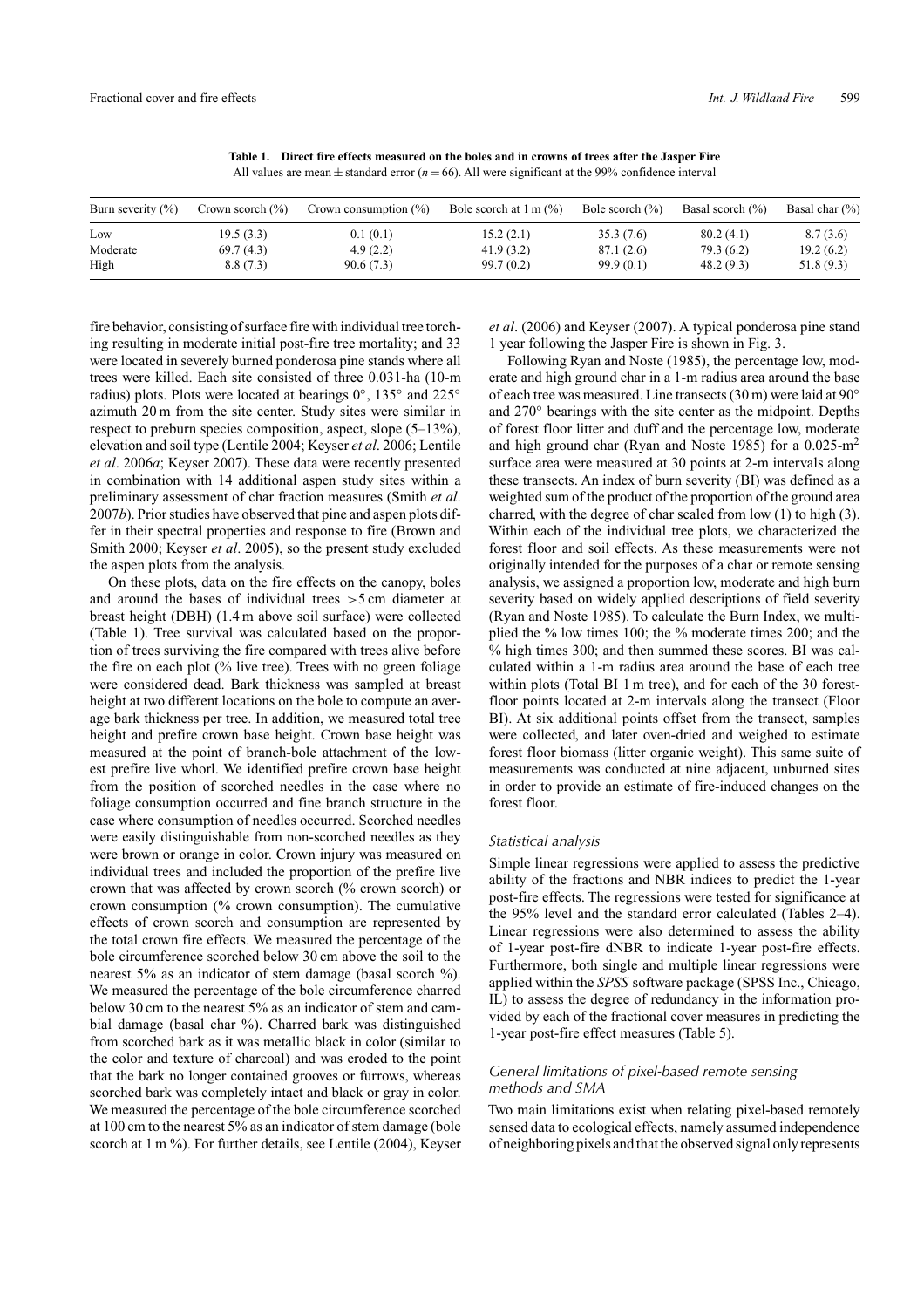

**Fig. 3.** Left image shows a 1-year post-fire view of a ponderosa pine forest burned by non-stand replacing fire. Right image highlights a typical scorched bole, as measured in the field.

**Table 2. Prediction statistics (***n* **= 66) between immediate post-fire char and green (live vegetation) fractions with 1-year post-fire field measures** All regressions, except those denoted by \*\*, were significant at the 95% level. s.e. denotes the standard error of the estimate. Prediction statistics are between immediate post-fire remote fractional measures (char fraction, green vegetation fraction) with 1-year post-fire field measures. BI, Burn Severity Index

| Ground predictor $(y)$   |       |                     | Remote measures $(x)$ |           |                      |                       |  |
|--------------------------|-------|---------------------|-----------------------|-----------|----------------------|-----------------------|--|
|                          |       | Fraction char cover |                       |           | Fraction green cover |                       |  |
|                          | $r^2$ | s.e.                | Equation              | $\rm r^2$ | s.e.                 | Equation              |  |
| Canopy variables         |       |                     |                       |           |                      |                       |  |
| $%$ Live tree            | 0.69  | 23.17               | $-483 \times x + 487$ | 0.59      | 25.65                | $254 \times x - 15$   |  |
| Crown scorch             | 0.17  | 31.73               | $-201 \times x + 224$ | $***$     |                      |                       |  |
| Crown consumption        | 0.65  | 26.25               | $499 \times x - 422$  | 0.42      | 33.83                | $-227 \times x + 89$  |  |
| Total crown fire effects | 0.57  | 18.88               | $298 \times x - 197$  | 0.55      | 19.16                | $-168 \times x + 114$ |  |
| Subcanopy variables      |       |                     |                       |           |                      |                       |  |
| Bole scorch              | 0.72  | 18.27               | $411 \times x - 318$  | 0.60      | 22.12                | $-212 \times x + 108$ |  |
| Basal char               | 0.33  | 28.77               | $277 \times x - 206$  | 0.32      | 28.82                | $-157 \times x + 84$  |  |
| Basal scorch             | 0.21  | 4.81                | $35 \times x + 65$    | 0.16      | 4.97                 | $-17 \times x + 101$  |  |
| Average bark thickness   | 0.48  | 0.28                | $-3.6 \times x + 4.3$ | 0.35      | 0.32                 | $1.8 \times x + 0.51$ |  |
| Bole scorch at 1 m       | 0.43  | 20.29               | $243 \times x - 144$  | 0.44      | 20.02                | $-141 \times x + 112$ |  |
| Total BI 1 m tree        | 0.64  | 36.96               | $289 \times x - 396$  | 0.56      | 41.12                | $-365 \times x + 320$ |  |
| Floor BI                 | 0.44  | 49.37               | $607 \times x - 339$  | 0.31      | 55.04                | $-277 \times x + 284$ |  |
| Litter depth             | 0.49  | 0.24                | $-3.4 \times x + 3.5$ | 0.39      | 0.27                 | $1.7 \times x + 0.04$ |  |
| Litter organic weight    | 0.71  | 3.99                | $-80 \times x + 82$   | 0.64      | 4.40                 | $44 \times x - 1.70$  |  |

the spectral contributions of the components that occupy that specific pixel (Cracknell 1998; Townshend *et al*. 2000). These

problems arise from the arbitrary definition of a pixel: a typically square unit somewhat related to the circular field of view of the optical sensor that will likely not have edges matching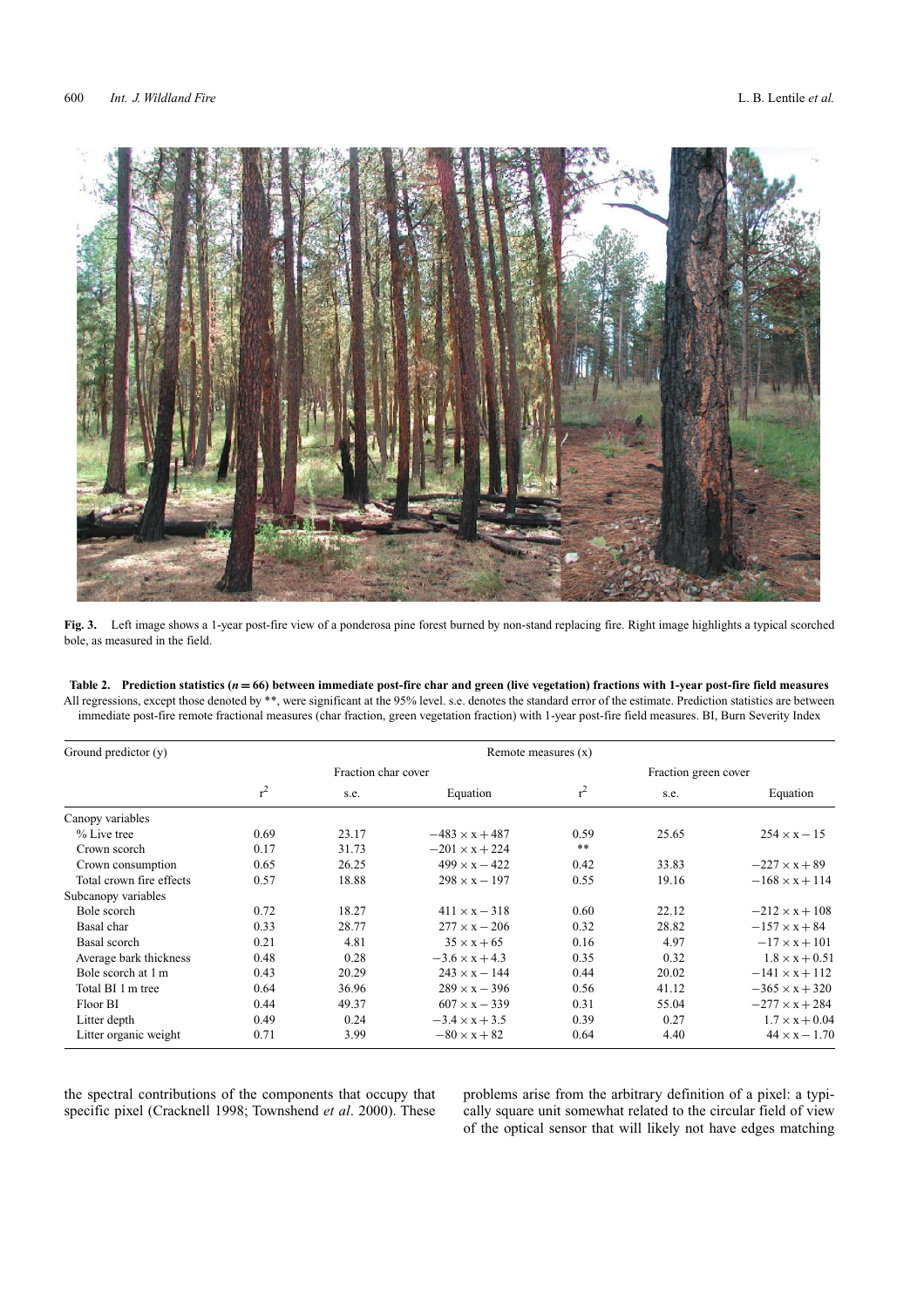#### **Table 3. Prediction statistics (***n* **= 66) between immediate post-fire brown (senesced vegetation) fraction and immediate post-fire Normalized Burn Ratio (NBR) with 1-year post-fire field measures**

All regressions, except those denoted by \*\*, were significant at the 95% level. s.e. denotes the standard error of the estimate. BI, Burn Severity Index

| Ground predictor (y)     |                      | Remote measures $(x)$ |                       |                         |       |                           |  |
|--------------------------|----------------------|-----------------------|-----------------------|-------------------------|-------|---------------------------|--|
|                          | Fraction brown cover |                       |                       | Immediate post-fire NBR |       |                           |  |
|                          | $r^2$                | s.e.                  | Equation              | $r^2$                   | s.e.  | Equation                  |  |
| Canopy variables         |                      |                       |                       |                         |       |                           |  |
| $%$ Live tree            | 0.24                 | 36.37                 | $-270 \times x + 0.6$ | 0.54                    | 28.44 | $0.11 \times x + 52.69$   |  |
| Crown scorch             | $**$                 |                       |                       | 0.07                    | 33.71 | $0.03 \times x + 41.95$   |  |
| Crown consumption        | 0.1                  | 42.22                 | $13 \times x + 39$    | 0.43                    | 33.67 | $-0.10 \times x + 27.79$  |  |
| Total crown fire effects | 0.28                 | 24.36                 | $196 \times x + 107$  | 0.50                    | 20.25 | $-0.71 \times x + 69.74$  |  |
| Subcanopy variables      |                      |                       |                       |                         |       |                           |  |
| Bole scorch              | 0.23                 | 30.56                 | $218 \times x + 94$   | 0.53                    | 23.81 | $-0.09 \times x + 52.05$  |  |
| Basal char               | 0.16                 | 32.12                 | $186 \times x + 77$   | 0.31                    | 29.11 | $-0.07 \times x + 42.30$  |  |
| Basal scorch             | $**$                 |                       |                       | 0.17                    | 4.952 | $-0.01 \times x + 96.82$  |  |
| Average bark thickness   | 0.11                 | 0.37                  | $-1.6 \times x + 0.7$ | 0.40                    | 0.31  | $0.001 \times x + 0.99$   |  |
| Bole scorch at 1 m       | 0.24                 | 23.43                 | $171 \times x + 106$  | 0.31                    | 22.27 | $-0.53 \times x + 75.53$  |  |
| Total BI 1 m tree        | 0.23                 | 54.16                 | $392 \times x + 299$  | 0.54                    | 41.89 | $-0.16 \times x + 223.21$ |  |
| Floor BI                 | 0.09                 | 63.25                 | $250 \times x + 259$  | 0.34                    | 53.72 | $-0.14 \times x + 206.05$ |  |
| Litter depth             | 0.14                 | 0.32                  | $-1.7 \times x + 0.2$ | 0.39                    | 0.27  | $0.001 \times x + 0.50$   |  |
| Litter organic weight    | 0.28                 | 6.23                  | $-48 \times x + 1$    | 0.57                    | 4.83  | $0.02 \times x + 10.06$   |  |

#### **Table 4. Prediction statistics (***n* **= 66) between immediate and 1-year post-fire differenced Normalized Burn Ratio (dNBR) with 1-year post-fire field measures**

All models were significant at the 95% confidence level. s.e. denotes the standard error of the estimate. BI, Burn Severity Index

| Ground predictor (y)     |       |                          | Remote measures $(x)$  |                       |       |                          |
|--------------------------|-------|--------------------------|------------------------|-----------------------|-------|--------------------------|
|                          |       | Immediate post-fire dNBR |                        | 1-year post-fire dNBR |       |                          |
|                          | $r^2$ | s.e.                     | Equation               | $r^2$                 | s.e.  | Equation                 |
| Canopy variables         |       |                          |                        |                       |       |                          |
| % Live tree              | 0.53  | 28.65                    | $-0.10 \times x + 105$ | 0.74                  | 21.24 | $-0.13 \times x + 97$    |
| Crown scorch             | 0.07  | 33.58                    | $-0.03 \times x + 58$  | 0.16                  | 31.98 | $-0.05 \times x + 61$    |
| Crown consumption        | 0.44  | 33.46                    | $0.10 \times x - 23$   | 0.62                  | 27.42 | $0.12 \times x - 16$     |
| Total crown fire effects | 0.49  | 20.51                    | $-0.07 \times x + 35$  | 0.55                  | 19.27 | $0.07 \times x + 44$     |
| Subcanopy variables      |       |                          |                        |                       |       |                          |
| Bole scorch              | 0.50  | 24.50                    | $0.08 \times x + 10$   | 0.68                  | 19.58 | $0.10 \times x + 17$     |
| Basal char               | 0.28  | 29.77                    | $0.06 \times x + 11$   | 0.34                  | 28.36 | $0.07 \times x + 18$     |
| Basal scorch             | 0.19  | 4.88                     | $0.01 \times x + 93$   | 0.22                  | 4.78  | $0.01 \times x + 94$     |
| Average bark thickness   | 0.43  | 0.30                     | $-0.001 \times x + 1$  | 0.48                  | 0.28  | $-0.001 \times x + 1.3$  |
| Bole scorch at 1 m       | 0.31  | 22.37                    | $0.05 \times x + 50$   | 0.43                  | 20.17 | $0.06 - x + 56$          |
| Total BI 1 m tree        | 0.53  | 42.46                    | $0.15 \times x + 146$  | 0.63                  | 37.48 | $0.17 \times x + 164$    |
| Floor BI                 | 0.40  | 51.29                    | $0.14 \times x + 132$  | 0.50                  | 46.73 | $0.16 \times x + 148$    |
| Litter depth             | 0.42  | 0.26                     | $-0.001 \times x + 1$  | 0.36                  | 0.28  | $-0.001 \times x + 0.74$ |
| Litter organic weight    | 0.59  | 4.71                     | $-0.02 \times x + 19$  | 0.63                  | 4.47  | $-0.02 \times x + 16$    |

up with actual ecological or physical boundaries (Foody *et al*. 1997; Cracknell 1998). As a result, unless the relative contributions of surface components are inferred, assumption of a homogeneous pixel can lead to classification and subsequent model propagation errors (Foody *et al*. 1997).

The principal assumption specific to spectral mixture analysis is that the combined reflectance of the pixel is a 'linear combination' of the reflectances of the individual pixel components, weighted by the relative proportion they occupy in the pixel (Drake and White 1991; Settle and Drake 1993; Foody *et al*. 1997). In general, the linear mixing assumption is valid

when the surface components exist as sufficiently large discrete areas that are optically thick (i.e. no light is transmitted through to a lower land-cover type), such that the photons only interact with a single land-cover type (Drake *et al*. 1999; Qin and Gerstl 2000). However, non-linear mixing does occur in environmental applications (Borel and Gerstl 1994), but can be minimized by using visible and short-wave infrared wavelengths  $(0.3-2.5 \,\mu\text{m})$ associated with low canopy transmissions (Drake *et al*. 1999).

Clark and Lucey (1984) observed that mixtures containing dark and light components mix non-linearly owing to the multiple scatters being preferentially reflected by lighter surfaces and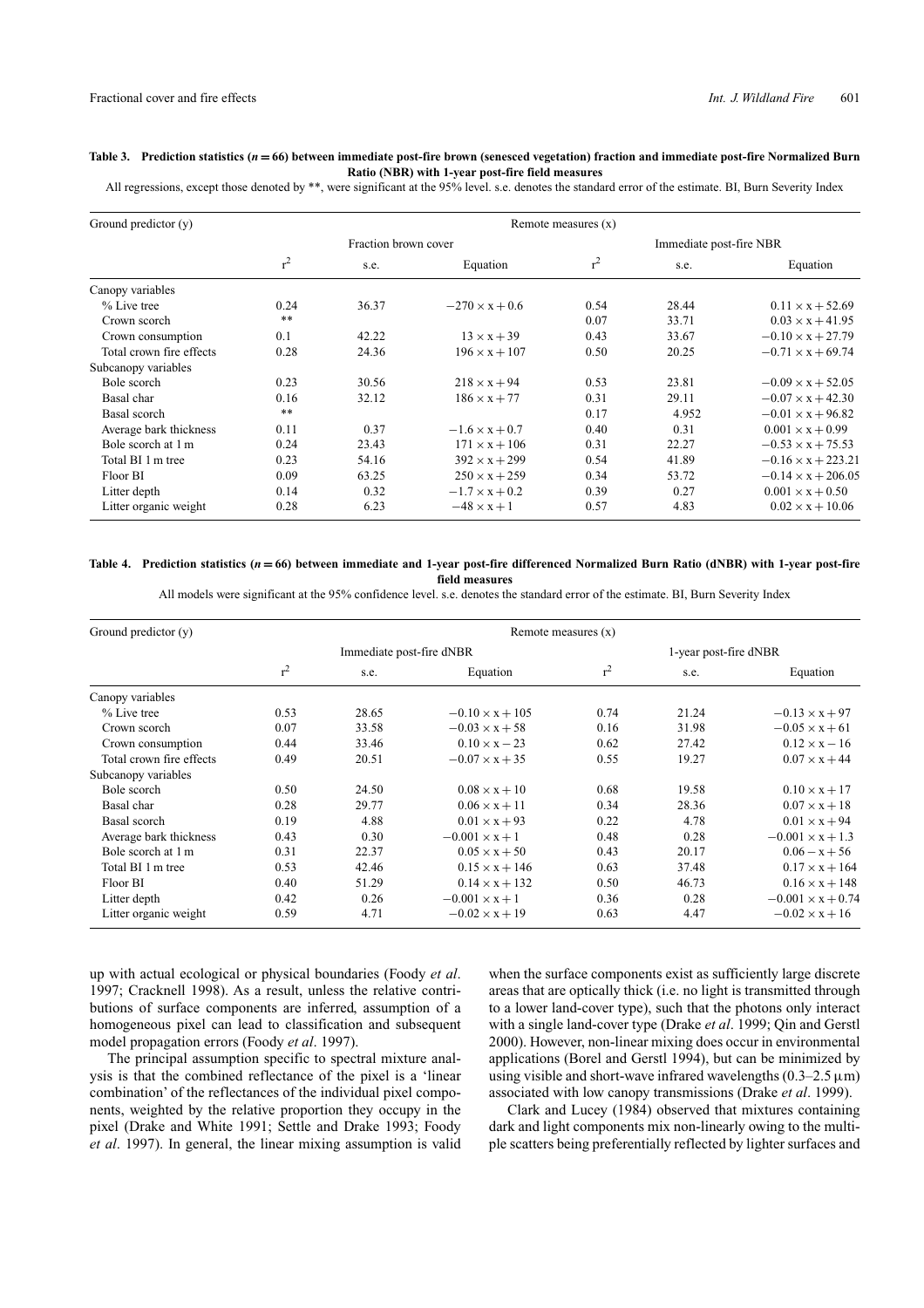**Table 5. Prediction statistics (***n* **= 66) between immediate post-fire remote fractional measures (char fraction, green vegetation fraction) with 1-year post-fire field measures**

All regressions, except those denoted by \*\*, were significant at the 95% level. s.e. denotes the standard error of the estimate. BI, Burn Severity Index

| Ground predictor $(y)$   | Fraction char cover and fraction green cover |       |               |                |  |
|--------------------------|----------------------------------------------|-------|---------------|----------------|--|
|                          | $r^2$<br>s.e.                                |       | Significance  |                |  |
|                          |                                              |       | Char fraction | Green fraction |  |
| Canopy variables         |                                              |       |               |                |  |
| % Live tree              | 0.71                                         | 22.75 | 0.00          | **             |  |
| Crown scorch             | 0.23                                         | 30.82 | 0.00          | 0.03           |  |
| Crown consumption        | 0.66                                         | 26.32 | 0.00          | **             |  |
| Total crown fire effects | 0.61                                         | 18.13 | 0.01          | 0.02           |  |
| Subcanopy variables      |                                              |       |               |                |  |
| Bole scorch              | 0.74                                         | 18.09 | 0.00          | $**$           |  |
| Basal charring           | 0.35                                         | 28.44 | **            | **             |  |
| Basal scorch             | 0.22                                         | 4.85  | 0.049         | **             |  |
| Average bark thickness   | 0.48                                         | 0.29  | 0.001         | **             |  |
| Bole scorch at 1 m       | 0.47                                         | 19.65 | **            | 0.03           |  |
| Total BI 1 m tree        | 0.66                                         | 36.36 | 0.00          | **             |  |
| Floor BI                 | 0.44                                         | 49.78 | 0.00          | **             |  |
| Litter depth             | 0.50                                         | 0.25  | 0.001         | **             |  |
| Litter organic weight    | 0.73                                         | 3.83  | 0.00          | 0.03           |  |

absorbed by darker surfaces. Such examples lead to the appearance of greater proportions of darker components within a pixel than actually exist (Foody *et al*. 1997). However, as noted earlier in the text, post-fire mixtures including the extreme 'real' ecological examples of white mineral ash (*>*70% reflectance) and black char (*<*20% reflectance) have been shown to be approximated to a generally linear mixture model (Smith *et al*. 2005). A further limitation of spectral mixture analysis is that unique spectral endmembers are required for each land cover class and the results are highly sensitive to how those endmembers are selected (Atkinson *et al*. 1997; Theseira *et al*. 2003). Errors can also arise when endmember spectra are missing or incorrectly defined.

# **Results**

# *General description of post-fire effects*

The direct and cumulative effects of fire on ponderosa pine trees were much greater on high-severity than on low- or moderateseverity sites (Table 1). Approximately 1, 22 and 100% of trees that were alive before the fire were killed in pine stands burned by low-, moderate- and high-severity fire. The entire bole was scorched, and canopy foliage and small branches were completely consumed in areas of high-severity fire. Bole and crown scorch was more extensive on moderate- than on lowseverity sites. Approximately 75% of the crown was scorched or consumed on moderate-severity compared with ∼20% on lowseverity sites. On average, 80% of the base of each tree bole was scorched on low- and moderate-severity sites, and 2.2 times more char was found on the base of each tree on moderate-severity sites relative to low-severity sites. Post-fire bark thickness (s.e.) was 1.5 (0.1), 1.2 (0.1) and 0.7 (0.1) cm in low-, moderate- and high-severity sites.

Fire effects on the forest floor were most substantial in areas of high burn severity where litter and duff were almost completely consumed. Total 'BI 1 m tree' was 141 on low-, 223 on moderate- and 290 on high-severity sites on a BI scale of 100 to 300. Floor BI was 119 on low-, 186 on moderate- and 246 on high-severity sites on the same BI scale. Average litter depths  $(s.e.)$  were  $1.2 (0.3), 0.5 (0.2)$  and  $0.2 (0.1)$  cm on low-, moderateand high-severity compared with 4.8 (0.5) cm on unburned sites. Fire reduced litter depths by∼76, 91 and 97% on low-, moderateand high-severity sites 1 year after fire. On average, there were 2.3 and 6.6 times more duff on unburned sites than on sites burned with low and moderate severity. No duff remained 1 year after fire on high-severity sites. Litter organic weights (s.e.) were 1266 (264), 684 (173), 459 (93) and 82 (45) g m−<sup>2</sup> in unburned, low-, moderate- and high-severity sites.

#### *Prediction of 1-year post-fire effects*

Fractional char cover either equaled or outperformed all other remote metrics as a predictor of 1-year post-fire effects, except for the relation between 1-year post-fire dNBR and percentage live tree  $(r^2 = 0.74)$  (Tables 2–4). Each remote metric poorly characterized crown scorch, with the char fraction and dNBR methods producing statistically significant but poor relationships  $(r^2 < 0.17, P < 0.031)$ . The 1-year post-fire crown scorch on trees will likely be similar to scorch measured immediately post-fire. The results illustrate that fractional char cover is a reasonable predictor of several canopy and subcanopy measures (but not all: Tables 2, 3). In terms of canopy measures, fractional char cover produced reasonable predictions of % live trees  $(r^2 = 0.69)$  and % crown consumption  $(r^2 = 0.65)$ , and was comparable with the results obtained using the 1-year postfire dNBR measure. However, the improved performance of the 1-year post-fire dNBR measure might be expected because both the imagery and field measures are effectively coincident measures of the same condition. In terms of subcanopy measures, fractional char cover strongly predicted % bole scorch  $(r^2 = 0.72)$  and weight of organic litter  $(r^2 = 0.71)$ , while fractional green cover produced weaker but reasonable predictions  $(r^2 = 0.60$  and  $r^2 = 0.64$  respectively). Both the char and green cover fraction predictions surpassed the immediate post-fire dNBR predictions of these 1-year post-fire effects.

When we compared the immediate post-fire NBR with immediate post-fire dNBR, inclusion of the prefire data did not improve the prediction of the 1-year post-fire measures, except for marginal improvements in predicting % bole scorch  $(r^2 = 0.53)$ . As it is not possible for any spectral ratio like dNBR to outperform a regression containing both of the two component bands (Lawrence and Ripple 1998), which in this case are NBR<sub>pre</sub> and NBR<sub>immediate post-fire, we think that the major-</sub> ity of the useful predictive information is contained within the NBRimmediate post-fire data, thus potentially limiting the need for using NBR<sub>pre</sub> to predict post-fire effects. These results concur with prior studies that relate both NBR and dNBR with CBI in forest and woodland environments (Epting *et al*. 2005) and are further supported by the correlation between the dNBRimmediate data and each of NBR<sub>pre</sub>  $(r = 0.93)$  and NBR<sub>immediate</sub>  $(r = 0.34)$ data.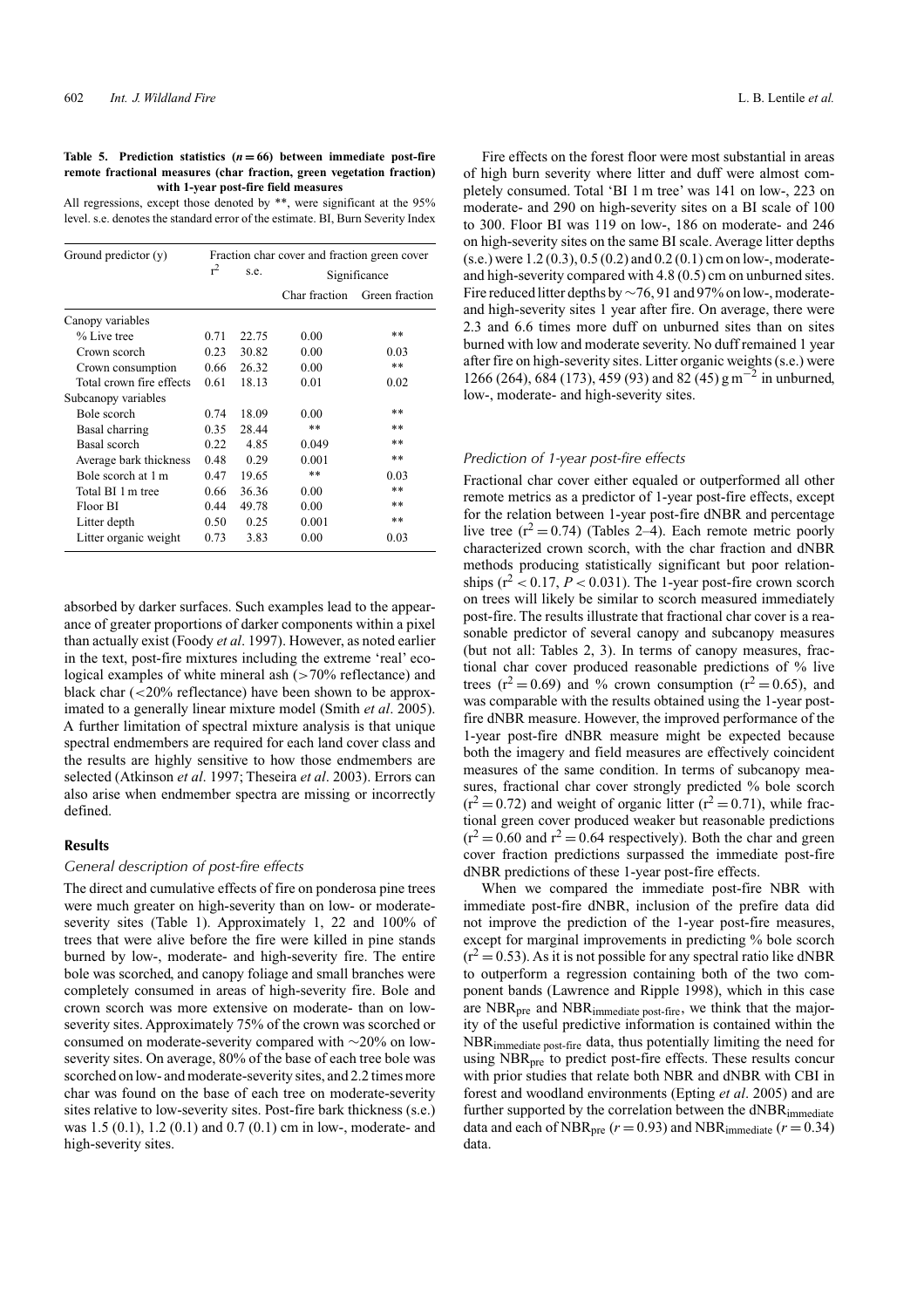|                                                             | Variable 1        | Variable 2                                                              |         | Significance |
|-------------------------------------------------------------|-------------------|-------------------------------------------------------------------------|---------|--------------|
| Prefire and immediate post-fire                             | Band 4 difference | Band 7 difference                                                       | $-0.52$ | 0.00         |
| Prefire and 1 year post-fire                                | Band 4 difference | Band 7 difference                                                       | $-0.33$ | 0.01         |
| SNR calculations using pre- and immediate post-fire imagery |                   | $SNR_{band 4(immediate)} = 3.2$<br>$SNR_{band 7 (immediate)} = 0.75$    |         |              |
| SNR calculations using pre and 1-year post-fire imagery     |                   | $SNR_{band\ 4(1-year)} = 1.4$<br>SNR <sub>band 7(1-year)</sub> = $0.47$ |         |              |

**Table 6. Pearson correlation coefficient (***r***) and Signal to Noise Ratio (SNR) analysis for bands 4 and 7**

Immediate dNBR was a reasonable predictor of % live trees  $(r^2 = 0.53)$ , % bole scorch  $(r^2 = 0.50)$  and weight of organic litter ( $r^2$  = 0.59). Although 1-year post-fire dNBR outperformed immediate post-fire dNBR for most of the post-fire effects, the immediate measure did produce a marginally improved prediction, in terms of the coefficient of determination, of the depth of the 1-year post-fire litter.Again, these general results of higher coefficient of determination in using the 1-year post-fire dNBR are as we expected, as this index incorporates data that are effectively coincident with the 1-year post-fire field measures. Furthermore, in a comparison with the preliminary data presented in Smith *et al*. (2007*b*), we did observe that removal of the 14 aspen plots from the regressions considerably improved the  $r<sup>2</sup>$  values and reduced the variability in the results. These results confirm our premise that coniferous cover types should be separately evaluated from deciduous cover types. For instance, the example of char fraction *v.* litter organic weight improved from  $r^2 = 0.55$  (s.e. = 4.78) (Smith *et al.* 2007*b*) to  $r^2 = 0.71$  $(s.e. = 3.99)$  (present study). Similar improvement was observed using immediate dNBR data (Smith *et al*. 2007*b*).

#### **Discussion**

### *Remote prediction of post-fire effects*

To predict implies to 'forecast a situation that is yet to occur'. Therefore, it is not appropriate to predict field measures of postfire effects with 1-year post-fire dNBR, as this is effectively measured concurrently with the 1-year post-fire field measures. Thus, the regressions herein were presented solely for the purpose of determining the 'potential inference ability'of the 1-year post-fire dNBR, not to forecast conditions 2, 5 or 10 years after fire (Table 4).Timely prediction of field-based ecological indicators of 1-year post-fire effects must instead be achieved through the use of methods applied either during or immediately following the fire event, as it is not practical to wait a year before making a 1-year post-fire prediction.

These results demonstrate that immediate dNBR was a poorer indicator of 1-year post-fire ecological effects than char cover fraction. Furthermore, immediate dNBR was in many cases a poorer indicator of 1-year post-fire ecological effects.The ability of immediate dNBR to reasonably predict 1-year post-fire % live crown is because the index is sensitive to the quantity of green and senesced vegetation (highlighted by Landsat band 4 values), and to a lesser extent, the quantity (and moisture content) of exposed soil or char cover (highlighted by Landsat band 7 values) present within the immediate post-fire pixel (Eva and Lambin 1998*a*, 1998*b*; Stroppiana *et al*. 2002; Smith *et al*. 2005; Key 2006; Lentile *et al*. 2006*b*). In instances where either the canopy

component is relatively untouched or completely consumed (e.g. in a stand-replacing fire), the 1-year post-fire canopy conditions may still represent the same relative amount of green vegetation. In contrast, the understorey immediately following the fire will be dominated by char and mineral ash, which 1 year later will have been removed by wind and water or occluded by vegetation regrowth or scorched needlecast (Smith and Hudak 2005). As such, the contribution of band 7 to the 1-year post-fire dNBR might simply be adding noise to the predictions of the subcanopy fire effects.

The majority of spectral indices are designed to highlight complementary changes in two or more bands. For NBR-based indices, we expect a lowering of reflectance in band 4 between the pre- and post-fire dates to correspond to a complementary increase in the value of band 7. Therefore, we would expect a significant correlation between these band differences: i.e.  $(b4_{post} - b4_{pre})$  and  $(b7_{post} - b7_{pre})$ . To test this assumption, correlations between the differences in band value pairs were calculated and are presented inTable 6.Although the correlations of both band 4 and band 7 differences were both significant at the 95% confidence interval, the correlation between the band 4 difference and the band 7 difference was noticeably lower when using the 1-year post-fire image value.

We further calculated a measure of the signal to noise ratio (SNR) for each of the band 4 and band 7 difference pairs (Table 6). This measure was determined by calculating both the mean and standard deviations of the band 4 and band 7 values of all the 66 plots for each image. In a similar manner to the SNR-based M-statistic (Pereira 1999), SNR was calculated by:

$$
SNR_{band(int)} = \frac{|\mu_f - \mu_i|}{\sigma_f + \sigma_i}
$$
 (2)

where *band*(int) denotes the temporal interval between the prefire condition and either the immediate or 1-year post values for the band of interest (in this case band 4 or 7);  $\mu$  and  $\sigma$  denote the mean and standard deviations of all the 66 fire-affected plots for the band of interest; and *i* denotes the prefire data, and *f* denotes the post-fire image values.

The SNR<sub>band</sub>  $_{4(mmediate)} = 3.2$ , whereas the SNR<sub>band</sub>  $_{4(1-year)} =$ 1.4. The SNR for band 7 changed in a similar manner, with SNR<sub>band 7(immediate)</sub> =  $0.75$  and SNR<sub>band 7(1-year)</sub> = 0.47. It is clear that both the band 4 and band 7 values have notable decreases in their SNR when using the 1-year post-fire image values compared with the usage of the immediate post-fire imagery. These results lend support to the proposition that the application of 1-year post-fire band values may not be optimal for assessing post-fire effects.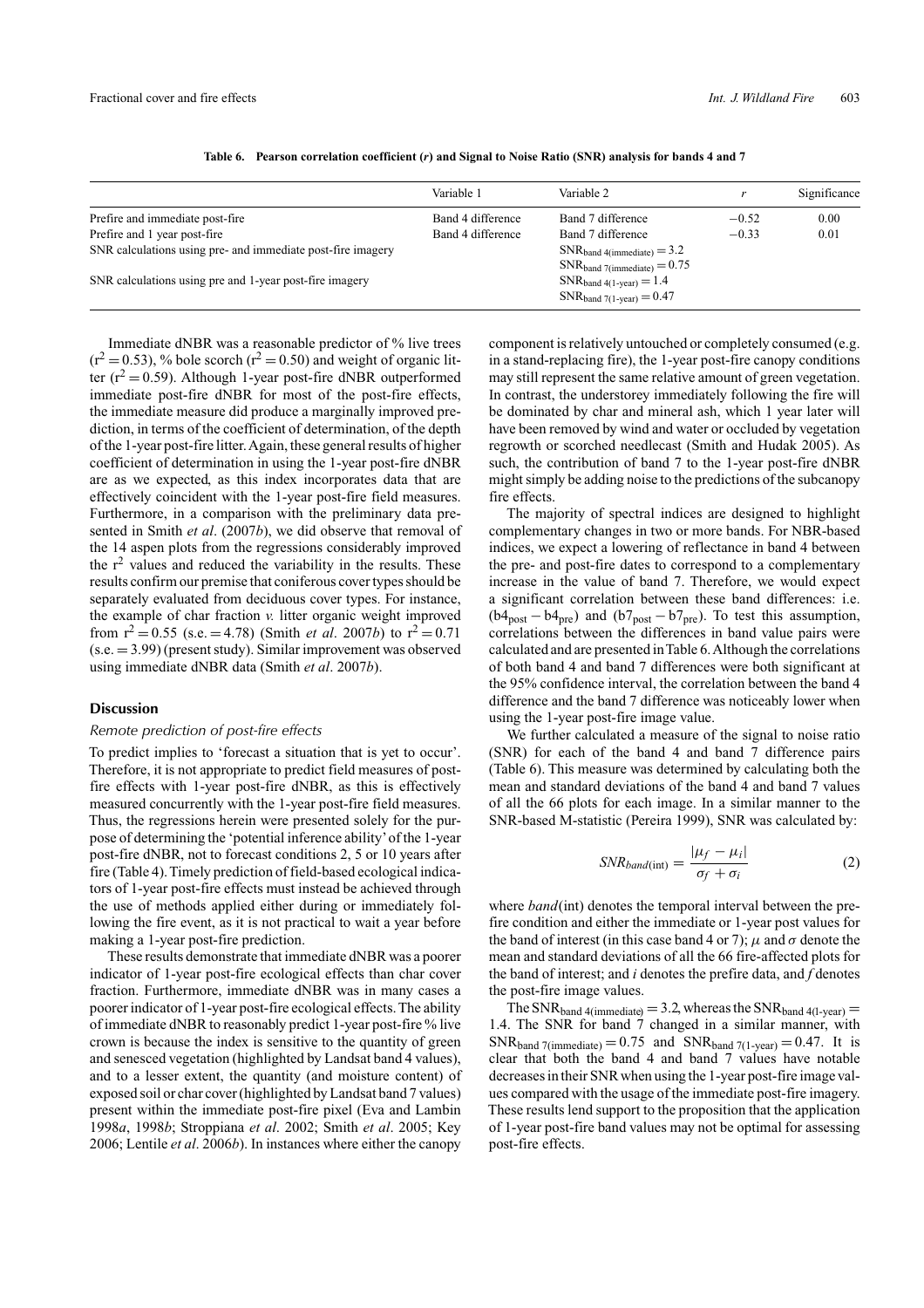

**Fig. 4.** Correlation of fractional cover measures where dark lines depict the main linear trend. Scatter plot of fractional green and senesced vegetation cover  $(r = -0.86)$  and scatter plot of fractional char cover with green vegetation  $(r = -0.85)$ .

These effects would be less pronounced where canopy closure remains high (unburned or low degree of fire effects) or in stand-replacing fires where the understorey vegetation could be replaced by bare soil. The unexpected ability of the immediate NBR and dNBR to predict the 1-year post-fire measure of organic litter weight could be an indirect effect of the combined impact of scorched canopies with extensive surface fires. In such fires, we would expect the surface material to be consumed and scorched needles to fall as new litter for the 1-year post-fire measurement, as highlighted in several studies (Robichaud and Brown 2000; Pannkuk and Robichaud 2003; Robichaud 2004). In contrast, low-severity fires and stand-replacing fires would result in high and low organic litter weights respectively.

Measures of both the immediate post-fire char and green vegetation fractions are good predictors of several 1-year post-fire canopy and several subcanopy measures. Most notable, several of these 1-year post-fire measures appear to be potential surrogates of fire intensity. Specifically, % bole scorch can be considered a proxy for flame length, while scorch to 1 m and organic litter weight might each relate to rate of spread, and average bark thickness might similarly relate to fire duration. Therefore, these fractional measures have the potential to inform managers regarding tree mortality (via canopy condition and average bark thickness) and may provide viable proxies of fire intensity to Burned Area Emergency Response (BAER) teams tasked with deciding where post-fire mitigation efforts are needed.

Of the fractions considered, char fraction was marginally better over green fraction for predicting several metrics of fire severity 1 year after fire.This leads to the question, 'Are these two fractions providing redundant or complimentary information?' This is an important distinction, as the degree to which the information is unique to each fraction would indicate whether or not a composite metric of the two fractions could be used to produce an improved burn severity remote sensing method. To answer this question, we first assessed the correlation between the component fractions (Fig. 4), and second assessed the variability that each fraction term accounted for in the predictions of each of the 1-year post-fire field measures (Table 5).

The correlations of the green fraction with both the char and the senesced vegetation fractions were significant and high (*r* = ∼0.85); however, the char and brown fractions were only poorly correlated  $(r = 0.46)$  (Fig. 4). Although the fractions are relative, the brown (senesced) component produced 'negative' fractions, suggesting that this term is not optimal and perhaps is accounting for the lack of a specific soil endmember. However, without detailed soil maps and spectral reflectance curves for each soil type, it would be difficult to replace the brown endmember with representative soil endmembers.

In multiple linear regressions of the component fractions against the organic litter weight, only the char fraction and the combination of the char with the green fraction produced significant results at the 95% confidence level. In the example of the organic litter weight measure, the char fraction alone accounted for 71% of the variance, with the addition of the green fraction only accounting for an additional 2% of the variability. In each of the two cases of bole scorch and percentage live tree, addition of the green fraction within the regression was not significant and only accounted for an additional 2% variance explained over the char fraction. These results limit the likelihood that a combination index using both the char and green vegetation fractions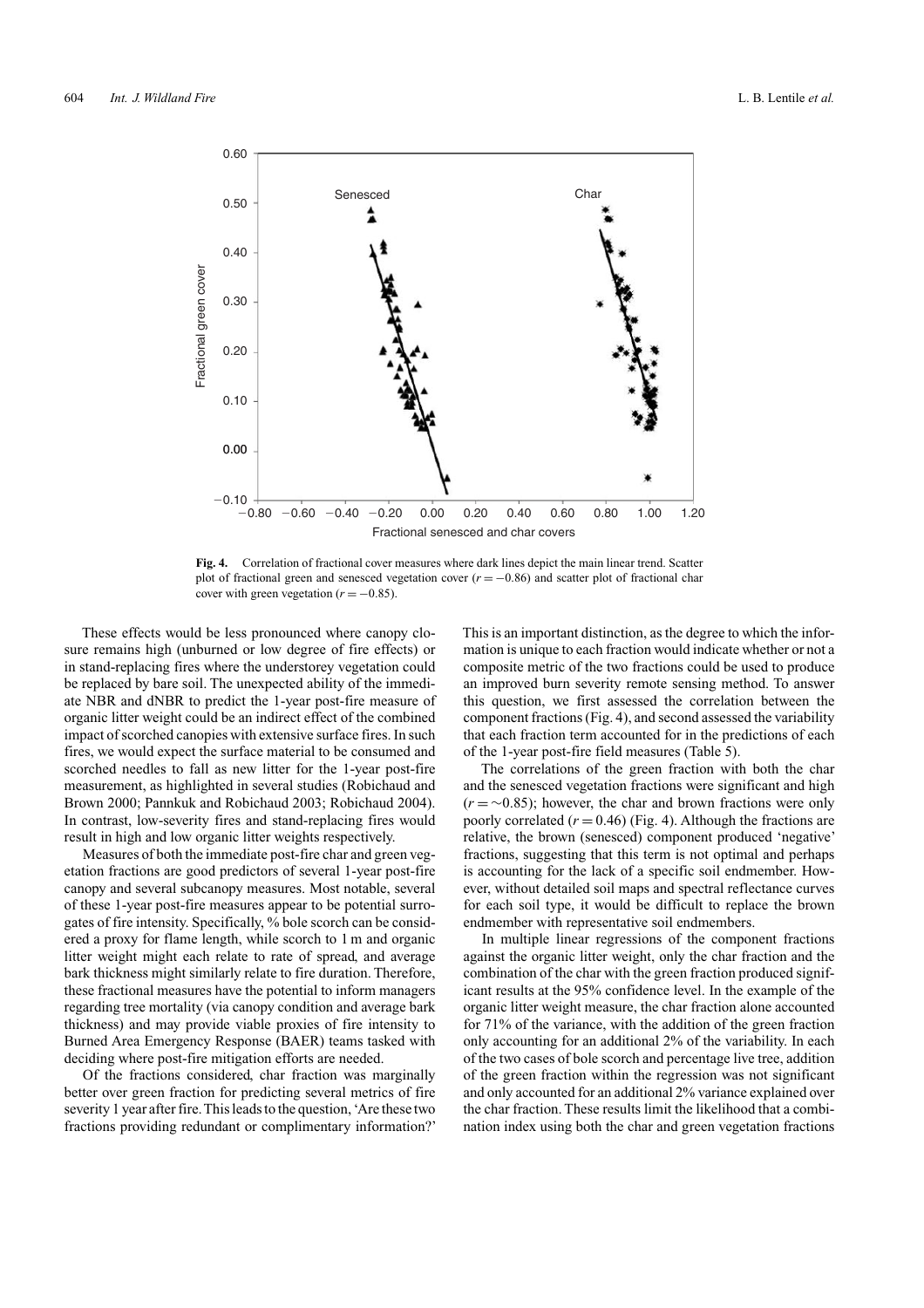| Ecological metrics         | Fire-effects reference(s)             | Linkages to C and $H_2O$ cycles             |
|----------------------------|---------------------------------------|---------------------------------------------|
|                            |                                       |                                             |
| Tree survival or mortality | Miller and Yool (2002)                | C accumulation, ET rates                    |
|                            | Litton et al. (2003); Trumbore (2006) |                                             |
| Bare soil                  | Goforth et al. (2005)                 | Plant establishment, soil respiration rates |
| Reddened soil              | Doerr and Cerda (2005)                | Infiltration, water repellency and erosion  |
| <b>Exposed</b> litter      | Lewis et al. $(2006)$                 | Plant establishment, water repellency       |
|                            | Crockford and Richardson (2000)       | Surface evaporation                         |
| White ash                  | Smith et al. (2005)                   | C volatilization, water repellency          |
| Coarse woody debris        | Smith and Hudak (2005)                | C volatilization, erosion                   |

Table 7. Relation between % cover measures of burn severity and carbon (C) and water (H<sub>2</sub>O) cycles ET denotes evapotranspiration

would provide significantly improved predictions over just the char fraction alone.

### *Management and science implications*

Immediate post-fire assessments, particularly those that utilize only immediate post-fire dNBR techniques, can be misleading. The post-fire environment will change greatly within 1 year, some aspects of which may be predictable whereas others may be related to local and regional climate. Char fractional cover may be a viable alternative to dNBR to predict longer-term post-fire ecological effects, especially when the prediction is needed in a timely manner. For instance, BAER teams must make post-fire rehabilitation treatment recommendations within 7 days following fire containment. Second, post-fire response generally is more rapid in less severely burned areas. However, commonly applied dNBR techniques provide very little information about the effects of fire on the forest floor and soil. As such, char fraction is particularly useful in fire regimes where some, but not all, of the overstorey tree and shrub canopy is consumed. The mosaic of relatively small patches of severely burned forests interspersed within less severely burned forests, a common signature of surface fires and mixed-severity fire regimes, exerts a strong influence on post-fire landscape heterogeneity and rates of response. In some extensive areas of high-severity fire, postfire vegetation dynamics may not follow the same trajectory as less severely burned areas, and a cover type conversion from forests to shrubs or meadows may occur.

From a management perspective, streamlined assessment of fire effects on overstorey, understorey and forest floor environments can be used to predict areas likely to develop vegetation structure different from prefire conditions, and will facilitate post-fire monitoring and mitigation (Lentile *et al*. 2007*b*). Identification of desirable attributes of fire behavior and positive post-fire effects may improve restoration strategies. For example, recognition of initial fire effects likely to result in tree death may facilitate selection of which trees to salvage-harvest or leave as potential seed sources. In some burned areas, reforestation or seeding are probably unnecessary and could interfere with natural successional dynamics. Furthermore, severely burned areas with post-fire vegetation regrowth may indicate areas that require immediate attention for erosion control or are highly vulnerable to displacement of native flora by invasive species. If a cover type conversion from ponderosa pine to shrub-dominated communities is desirable for wildlife habitat diversity, then large patches of high severity may lend themselves to this objective. Longer-interval, large fire events, such as the Jasper Fire, may be critical in maintaining landscape heterogeneity and diversity. Openings in a previously dense, closed-canopy forest may represent a desirable departure from prefire conditions and a return of some attributes of historical landscape function. Rapid landscape characterization that can be mechanistically related to ground measures of post-fire ecosystem condition may provide much needed management guidance and decision support following large fire events.

The post-fire effects measured in the field typically reflect fine-scale processes, but also impact coarse spatial (watershed to regional) and temporal (decadal) scales. For such measures to be applicable in describing ecosystem recovery and condition across a range of scales and ecosystems, they should physically relate to pools and fluxes of biophysical variables (e.g. the carbon and water cycles). Although the mechanistic relations between fire effects and the carbon and water cycles are not currently well defined, the results of the present study support the argument that cover fractions are potentially versatile measures of postfire ecological impact that also influence the terrestrial carbon and water cycles (Table 7).

### **Conclusions**

The previous study of Smith *et al*. (2007*b*) reported for the Jasper Fire that the modeled estimate of the % char was a slightly improved predictor over immediate dNBR of two 1-year postfire field measures, namely the % live tree and the organic litter weight. However, given the conflicting findings of Hudak *et al*. (2007*b*) with respect to fractional green cover estimates and the recognition that the initial study incorrectly analyzed both ponderosa pine and aspen stands together, further analysis of this dataset was warranted. Specifically, assessment to investigate whether the char and other modeled estimates of the immediate post-fire fractional covers (green and senesced vegetation) could also predict an expanded variety of both canopy (four) and subcanopy (nine) post-fire effects. These field measures were selected based on whether they could provide a reasonable bridge between the fire intensity and the fractional cover estimates. An investigation was also included of whether a combination of different fractional cover estimates could act as improved predictor of the post-fire effects, or whether the different fractional cover estimates account for the same variability. For the sake of completeness with contemporary remote sensing post-fire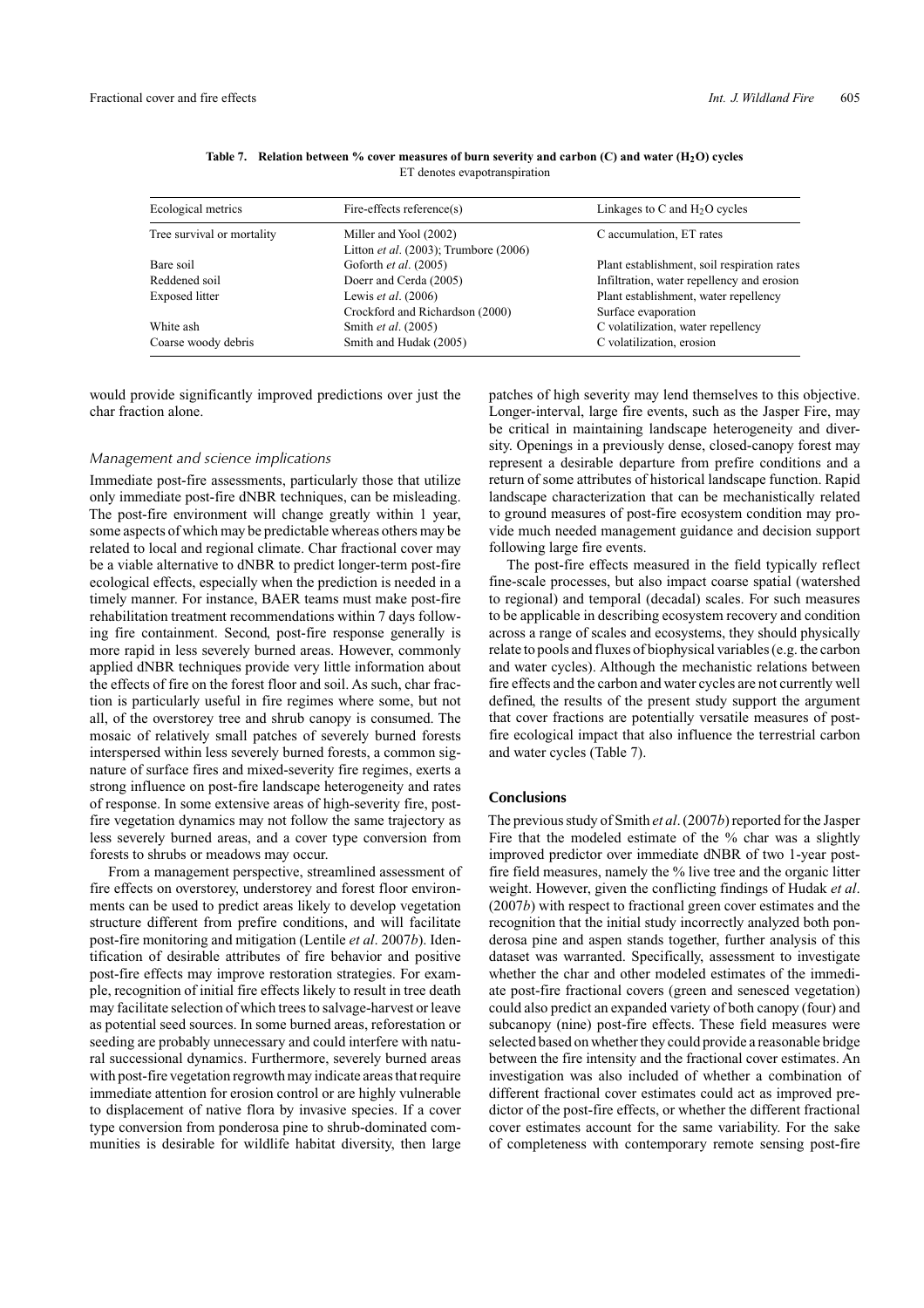effects research, the present study further investigated whether the dNBR indices, both immediate and 1-year post-fire, were improved predictors when compared with the fractional cover estimates.

The results demonstrated that although the char cover fraction either equaled or outperformed all other immediate measures in predicting 1-year post-fire effects, the green fractional cover was a reasonable predictor for several of the post-fire measures. Although the char and green cover fractions provided improved predictions of the 1-year post-fire effects over the immediate post-fire NBR and dNBR measures, predictions incorporating both the char and green fractional covers only accounted for ∼2% more variability than that achieved using the char fraction cover alone. This result combined with the ineffectiveness of the brown fractional cover highlight the limited utility for a combination approach based on several different cover metrics. The comparison of immediate post-fire NBR with dNBR showed that the inclusion of the prefire NBR data did not provide any notable improvement in the predictions of the 1-year post-fire measures. Therefore, perhaps future studies may not need to consider prefire imagery in order to predict several 1-year post-fire canopy and subcanopy effects.

Although in the present study, application of the char and green fractional covers to predict 1-year post-fire effects were an improvement over NBR and dNBR, we do not suggest that this approach or that of any other spectral index currently existing will be a panacea for evaluating burn severity in all fire-affected environments (e.g. savannah grasslands, temperate forests, boreal forests, woodlands, chaparral, scrublands). In contrast, it is more likely that a suite of methods will need to be identified, where each separate method in this suite will be optimal for predicting *>*1 year post-fire effects in a single environment. To enable robust national and global burn severity products, further research is warranted to identify and evaluate these methods.

The principal limitation of the current study is that it only represents information from a single wildfire at one point in time. Research is clearly warranted to repeat this analysis on data collected from fires 5, 10 or even 20 years post-fire, to evaluate the potential for inferences from immediate post-fire remote sensing data to predict long-term ecological responses to fire, such as succession processes and carbon accumulation. Future research should also evaluate how changes in surface cover fractions relate to both these differenced indices and to changes in remotely sensed fractional cover. This could be achieved via the analysis of prescribed fires, where it is possible to collect information on the prefire fractional cover of flammable and non-flammable materials.

### **Acknowledgements**

The present fieldwork component of the current study was funded by the Black Hills National Forest through In-Service Agreement No. 0203–01– 007, Monitoring Fire Effects and Vegetation Recovery on the Jasper Fire, Black Hills National Forest, South Dakota to Rocky Mountain Research Station and Colorado State University. The subsequent research was supported in part by funds provided by the Rocky Mountain Research Station, Forest Service, US Department of Agriculture (03-JV-11222065–279) and the USDA/USDI Joint Fire Science Program (Projects 03–2-1–02 and 05–4-1– 07). Partial support for Smith was obtained from the NSF Idaho EPSCoR Program and by the National Science Foundation under award number

EPS-0814387. We thank the Associate Editor, Mark Cochrane and the other anonymous reviewer whose comments greatly improved the present manuscript.

#### **References**

- Atkinson PM, Cutler MEJ, Lewis H (1997) Mapping sub-pixel proportional land cover with AVHRR imagery. *International Journal of Remote Sensing* **18**, 917–935. doi:10.1080/014311697218836
- Bobbe T, Finco MV, Quayle B, Lannom K, Sohlberg R, Parsons A (2003) Field measurements for the training and validation of burn severity maps from spaceborne, remotely sensed imagery. USDI Joint Fire Science Program, Final Project Report JFSP RFP 2001–2. (Boise, ID)
- Borel CC, Gerstl SAW (1994) Non-linear spectral mixing models for vegetative and soil surfaces. *Remote Sensing of Environment* **47**, 403–416. doi:10.1016/0034-4257(94)90107-4
- Brewer CK, Winne JC, Redmond RL, Opitz DW, Magrich MV (2005) Classifying and mapping wildfire severity: a comparison of methods. *Photogrammetric Engineering and Remote Sensing* **71**(11), 1311–1320.
- Brown JK, Smith JK (Eds) (2000) Wildland fire in ecosystems: effects of fire on flora. USDA Forest Service, Rocky Mountain Research Station, General Technical Report RMRS-GTR-42. (Ogden, UT)
- Chen X, Vierling L, Rowell E, DeFelice T (2004) Using Lidar and effective LAI to evaluate IKONOS and Landsat 7 ETM+ vegetation estimates in a ponderosa pine forest. *Remote Sensing of Environment* **91**, 14–26. doi:10.1016/J.RSE.2003.11.003
- Clark RN, Lucey PG (1984) Spectral properties of ice–particulate mixtures and implications for remote sensing 1. Intimate mixtures. *Journal of Geophysical Research* **89**(B7), 6341–6348. doi:10.1029/JB089IB07P06341
- Cochrane MA, Souza CM (1998) Linear mixture model classification of burned forests in the Eastern Amazon. *International Journal of Remote Sensing* **19**(17), 3433–3440. doi:10.1080/014311698214109
- Cocke AE, Fulé PZ, Crouse JE (2005) Comparison of burn severity assessments using differenced Normalized Burn Ratio and ground data. *International Journal of Wildland Fire* **14**(2), 189–198. doi:10.1071/ WF04010
- Cracknell AP (1998) Synergy in remote sensing what's in a pixel? *International Journal of Remote Sensing* **19**(11), 2025–2047. doi:10.1080/014311698214848
- Crockford RH, Richardson DP (2000) Partitioning of rainfall into throughfall, stemflow and interception: effect of forest type, ground cover and climate. *Hydrological Processes* **14**, 2903–2920. doi:10.1002/1099- 1085(200011/12)14:16/17*<*2903::AID-HYP126*>*3.0.CO;2-6
- De Santis A, Chuvieco E (2007) Burn severity estimation from remotely sensed data: performance of simulation versus empirical models. *Remote Sensing of Environment* **108**, 422–435. doi:10.1016/J.RSE.2006.11.022
- Doerr SH, Cerda A (2005) Fire effects on soil system functioning: new insights and future challenges. *International Journal of Wildland Fire* **14**, 339–342. doi:10.1071/WF05094
- Dozier J, Strahler AH (1983) Ground investigations in support of remote sensing. In 'Manual of Remote Sensing'. (Eds RN Colwell, DS Simonett, GA Thorley) pp. 959–986. (American Society of Photogrammetry: Falls Church, VA)
- Drake NA, Mackin S, Settle JJ (1999) Mapping vegetation, soils, and geology in semiarid shrublands using spectral matching and mixture modeling of SWIR AVIRIS imagery. *Remote Sensing of Environment* **68**, 12–25. doi:10.1016/S0034-4257(98)00097-2
- Drake NA, White K (1991) Linear mixture modelling of Landsat Thematic Mapper data for mapping the distribution and abundance of gypsum in theTunisian SouthernAtlas. In 'Spatial Data 2000: Proceedings of a Joint Conference of the Photogrammetric Society, the Remote Sensing Society, the American Society for Photogrammetry and Remote Sensing', Christ Church, Oxford. (Ed. I Dowman) pp. 168–177. (Remote Sensing Society: Nottingham, UK)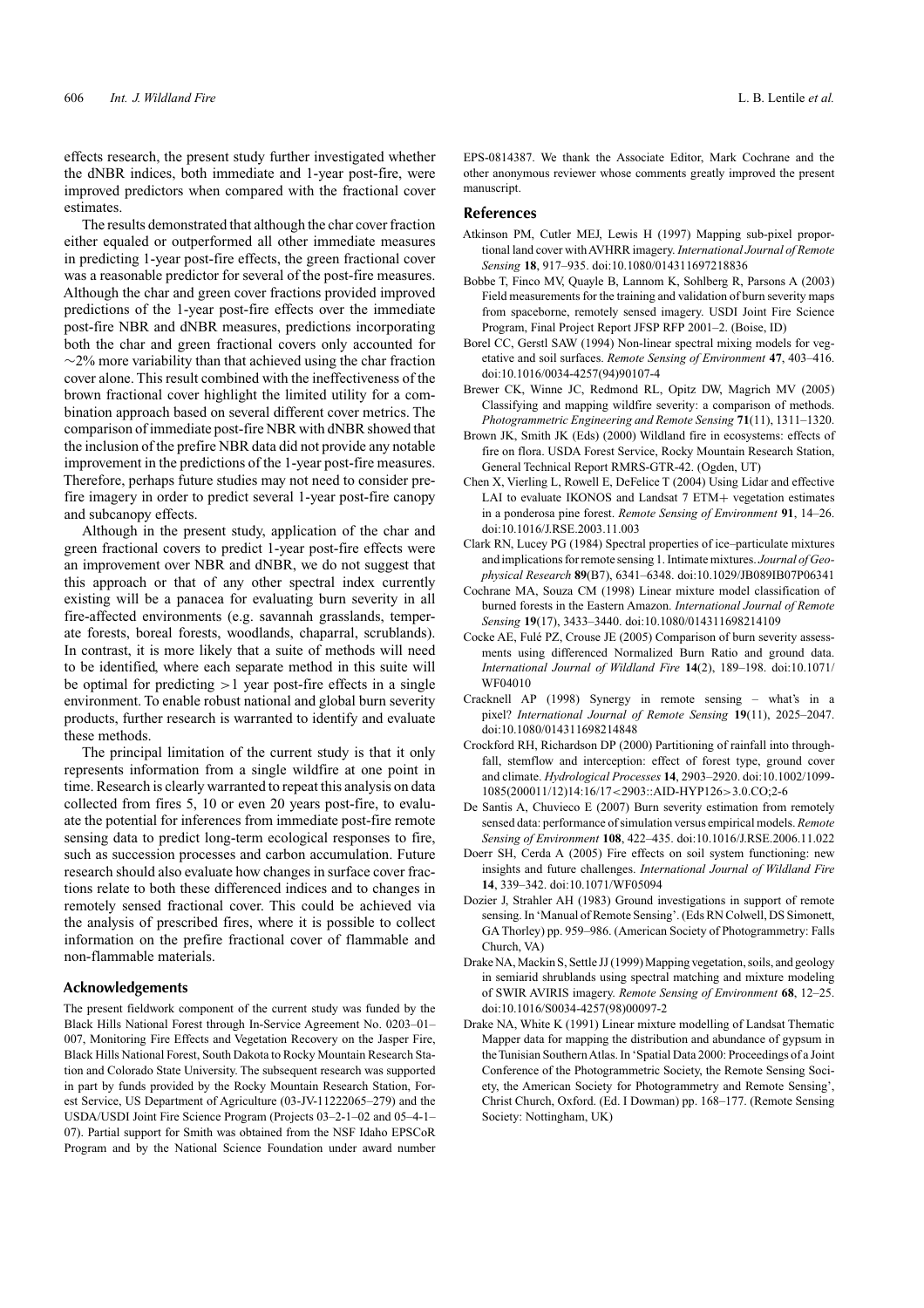- Elvidge CD (1990) Visible and near-infrared reflectance characteristics of dry plant materials. *International Journal of Remote Sensing* **11**, 1775–1795. doi:10.1080/01431169008955129
- Epting J, Verbyla D, Sorbel B (2005) Evaluation of remotely sensed indices for assessing burn severity in interior Alaska using Landsat TM and ETM+. *Remote Sensing of Environment* **96**(3–4), 328–339. doi:10.1016/J.RSE.2005.03.002
- Eva H, Lambin EF (1998*a*) Burnt area mapping in Central Africa using ATSR data.*International Journal of Remote Sensing* **19**(18), 3473–3497. doi:10.1080/014311698213768
- Eva H, Lambin EF (1998*b*) Remote sensing of biomass burning in tropical regions: sampling issues and multisensor approach. *Remote Sensing of Environment* **64**, 292–315. doi:10.1016/S0034-4257(98)00006-6
- Foody GM, Lucas RM, Curran PJ, Honzak M (1997) Non-linear mixture modelling without end-members using an artificial neural network. *International Journal of Remote Sensing* **18**(4), 937–953. doi:10.1080/ 014311697218845
- Foody GM (2000) Estimation of sub-pixel land cover composition in the presence of untrained classes. *Computers & Geosciences* **26**(4), 469–478. doi:10.1016/S0098-3004(99)00125-9
- Goforth BR, Graham RC, Hubbert KR, Zanner CW, Minnich RA (2005) Spatial distribution and properties of ash and thermally altered soils after high-severity forest fire, southern California. *International Journal of Wildland Fire* **14**, 343–354. doi:10.1071/WF05038
- Holden Z, SmithAMS, Morgan P, Rollins MG, Gessler PE (2005) Evaluation of novel thermally enhanced spectral indices for mapping fire perimeters and comparisons with fire atlas data. *International Journal of Remote Sensing* **26**(21), 4801–4808. doi:10.1080/01431160500239008
- Hudak AT, Morgan P, Bobbitt M, Lentile L (2007*a*) Characterizing standreplacing harvest and fire disturbance patches in a forested landscape: a case study from Cooney Ridge, Montana. In 'Understanding Forest Disturbance and Spatial Patterns: Remote Sensing and GISApproaches'. (Eds MA Wulder, SE Franklin) pp. 209–231. (Taylor & Francis: London)
- Hudak AT, Morgan P, Bobbitt MJ, Smith AMS, Lewis SA, Lentile LB, Robichaud PR, Clark JT, McKinley RA (2007*b*) The relationship of multispectral satellite imagery to immediate fire effects. *Fire Ecology* **3**, 64–90.
- Huete AR, Escadafal R (1991) Assessment of biophysical soil properties through spectral decomposition techniques. *Remote Sensing of Environment* **35**, 149–159. doi:10.1016/0034-4257(91)90008-T
- Key CH (2006) Ecological and sampling constraints on defining landscape fire severity. *Fire Ecology* **2**, 2178–203.
- Key CH, Benson NC (2006) Landscape assessment: ground measure of severity, the Composite Burn Index; and remote sensing of severity, the Normalized Burn Ratio. In 'FIREMON: Fire Effects Monitoring and Inventory System'. (Eds DC Lutes, RE Keane, JF Caratti, CH Key, NC Benson, S Sutherland, LJ Gangi) USDA Forest Service, Rocky Mountain Research Station General Technical Report RMRS-GTR-164-CD, pp. LA1–51. (Ogden, UT)
- Keyser TL (2007) Changes in forest structure, community composition, and development in ponderosa pine forests following a mixed-severity wildfire in the Black Hills, SD, USA. PhD thesis, Colorado State University.
- Keyser TL, Smith FW, Lentile LB, Shepperd WD (2006) Modeling post-fire mortality of ponderosa pine following a mixed-severity wildfire in the Black Hills: the role of tree morphology and direct fire effects. *Forest Science* **52**, 530–539.
- Keyser TL, Smith FW, Shepperd WD (2005) Trembling aspen response to a mixed-severity wildfire in the Black Hills, South Dakota, USA. *Canadian Journal of Forest Research* **35**, 2679–2684. doi:10.1139/X05-180
- Landmann T (2003) Characterizing sub-pixel Landsat ETM+ fire severity on experimental fires in the Kruger National Park, South Africa. *South African Journal of Science* **99**, 357–360.
- Lawrence RL, Ripple WJ (1998) Comparisons among vegetation indices and bandwise regression in a highly disturbed, heterogeneous landscape:

Mount St Helens, Washington. *Remote Sensing of Environment* **64**, 91–102. doi:10.1016/S0034-4257(97)00171-5

- Lentile LB (2004) Causal factors and consequences of mixed-severity fire in Black Hills ponderosa pine forests. PhD Thesis, Colorado State University.
- Lentile LB, Smith FW, Shepperd WD (2005) Patch structure, fire-scar formation and tree regeneration in a large mixed-severity fire in the South Dakota Black Hills, USA. *Canadian Journal of Forest Research* **35**, 2875–2885. doi:10.1139/X05-205
- Lentile LB, Smith FW, Shepperd WD (2006*a*) The influence of topography and forest structure on patterns of mixed-severity fire in the South Dakota Black Hills. *International Journal of Wildland Fire* **15**(4), 557–566. doi:10.1071/WF05096
- Lentile LB, Holden ZA, Smith AMS, Falkowski MJ, Hudak AT, Morgan P, Lewis SA, Gessler PE, Benson NC (2006*b*) Remote sensing techniques to assess active fire and post-fire effects. *International Journal of Wildland Fire* **15**, 319–345. doi:10.1071/WF05097
- Lentile LB, Morgan P, Hardy C, Hudak A, Means R, Ottmar RD, Robichaud PR, Sutherland EK, *et al.* (2007*a*) Value and challenges of conducting rapid response on wildland fires. USDA Forest Service, Rocky Mountain Research Station, General Technical Report RMRS-GTR-193. (Fort Collins, CO)
- Lentile LB, Morgan P, Hudak AT, Bobbitt MJ, Lewis SA, Smith AMS, Robichaud PR (2007*b*) Post-fire burn severity and vegetation response following eight large wildfires across the western US. *Fire Ecology* **3**, 91–108.
- Lewis SA, Wu JQ, Robichaud PR (2006) Assessing burn severity and comparing soil water repellency, Hayman Fire, Colorado. *Hydrological Processes* **20**, 1–16. doi:10.1002/HYP.5880
- Lewis SA, Lentile LB, Hudak AT, Robichaud PR, Morgan P, Bobbitt MJ (2007) Mapping ground cover using hyperspectral remote sensing after the 2003 Simi and Old wildfires in Southern California. *Fire Ecology* **3**, 109–128.
- Litton CM, Ryan MG, Knight DH, Stahl PD (2003) Soil–surface carbon dioxide efflux and microbial biomass in relation to tree density 12 years after a stand-replacing fire in a lodgepole pine ecosystem. *Global Change Biology* **9**, 680–696. doi:10.1046/J.1365-2486.2003. 00626.X
- López-García MJ, Caselles V (1991) Mapping burns and natural reforestation using Thematic Mapper data. *Geocarto International* **6**, 31–37. doi:10.1080/10106049109354290
- Miller JD, Thode AE (2007) Quantifying burn severity in a heterogeneous landscape with a relative version of the delta Normalized Burn Ratio (dNBR). *Remote Sensing of Environment* **109**, 66–80. doi:10.1016/ J.RSE.2006.12.006
- Miller JD, Yool SR (2002) Mapping forest post-fire canopy consumption in several overstory types using multi-temporal Landsat TM and ETM data. *Remote Sensing of Environment* **82**, 481–496. doi:10.1016/S0034- 4257(02)00071-8
- Morgan P, Hardy CC, Swetnam T, Rollins MG, Long LG (2001) Mapping fire regimes across time and space: understanding coarse and finescale fire patterns. *International Journal of Wildland Fire* **10**, 329–342. doi:10.1071/WF01032
- Nagler PL, Daughtry CST, Goward SN (2000) Plant litter and soil reflectance. *Remote Sensing of Environment* **71**, 207–215. doi:10.1016/ S0034-4257(99)00082-6
- Odion DC, Hanson CT (2006) Fire severity in conifer forests of the Sierra Nevada, California. *Ecosystems* **9**, 1177–1189. doi:10.1007/S10021- 003-0134-Z
- Odion DC, Hanson CT (2007) Fire severity in the Sierra Nevada revisited: conclusions robust to further analysis. *Ecosystems* **11**, 12–15. doi:10.1007/S10021-007-9113-0
- Pannkuk CK, Robichaud PR (2003) Effectiveness of needle cast at reducing erosion after forest fires. *Water Resources Research* **39**, 1333–1343. doi:10.1029/2003WR002318